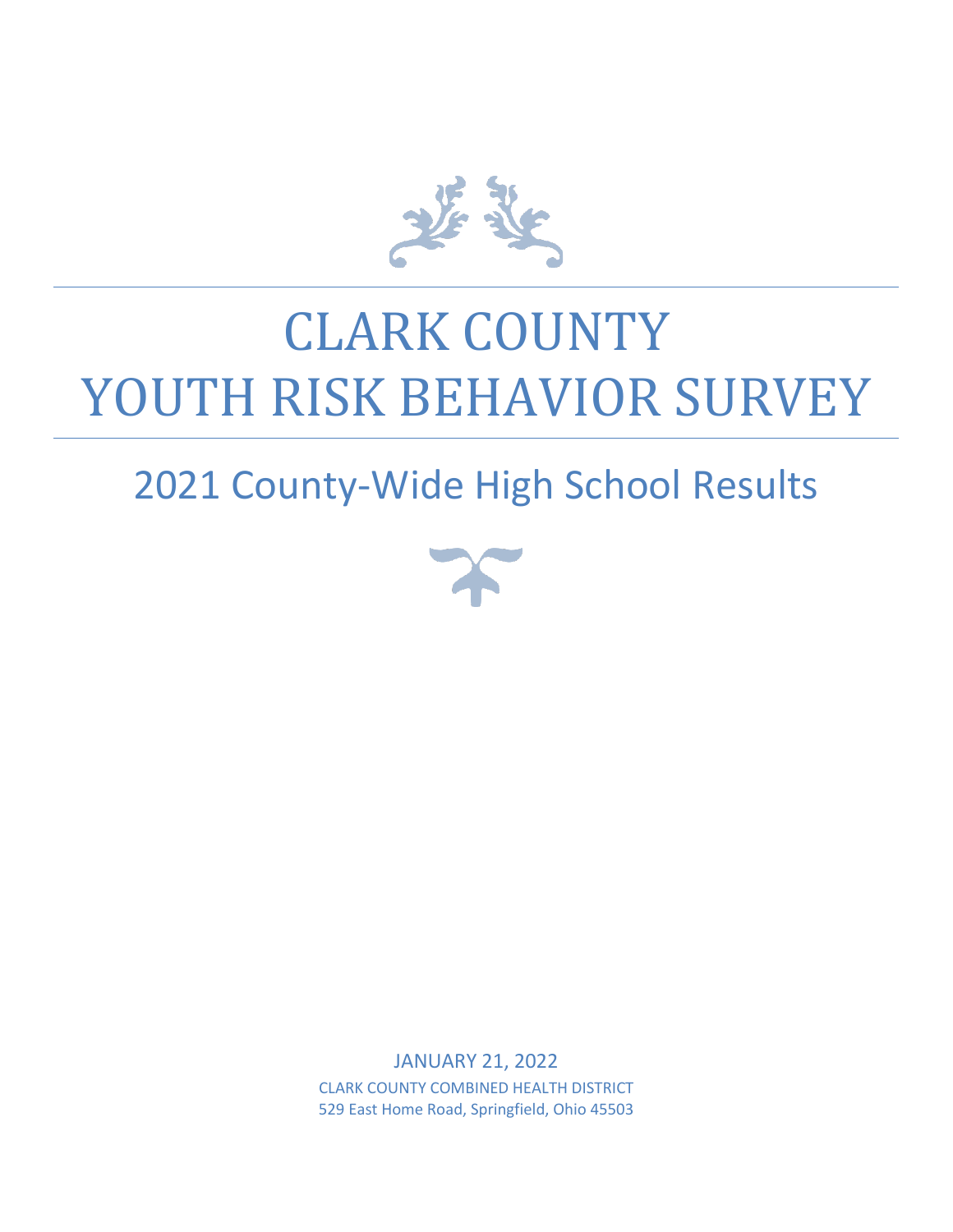## **Clark County Youth Risk Behavior Survey (YRBS) 2021**

County-Wide High School Results

*Version 1.2*

### Introduction

The Youth Risk Behavior Survey (YRBS) is a survey that monitors health risk behaviors that contribute to the leading causes of death and disability among 9<sup>th</sup>-12<sup>th</sup> grade students. Topics include behaviors that contribute to unintentional injuries and violence, sexual behaviors, alcohol and drug use, tobacco use, dietary behaviors, physical activity, and the prevalence of obesity and asthma.

This report describes county-wide results of the High School YRBS that was administered in October 2021 by the Clark County Combined Health District in collaboration with each individual school district and school.

### Methods

A census was conducted on youth risk behavior with 3,925 students across 14 high schools in Springfield:

| <b>Participating Schools</b>               |                                |  |  |
|--------------------------------------------|--------------------------------|--|--|
| Catholic Central Sr. High School           | Northwestern High School       |  |  |
| Springfield-Clark Career Technology Center | School of Innovation           |  |  |
| Global Impact Stem Academy (9-12)          | Shawnee High School            |  |  |
| Greenon High School                        | Southeastern Sr. High School   |  |  |
| Kenton Ridge High School                   | Springfield City Online (9-12) |  |  |
| Nightingale Montessori (9-12)              | Springfield High School        |  |  |
| Northeastern High School                   | <b>Tecumseh High School</b>    |  |  |

The survey was split into categories, including driving habits, violence and weapon carrying, sexual violence, bullying, depression and suicide, tobacco, alcohol, marijuana, drugs, sexual behavior, body weight, dietary behavior, physical activity, and miscellaneous topics.

The data collection method in this census was congruent with the CDC criteria for the YRBS, which suggests a two-stage, cluster sample design. The two-stage cluster sample design was achieved by first conducting a census of every school in the county, then randomly selecting classrooms from each school to analyze. **Since surveys administered in 2011, 2013, 2015 and 2017 were not completed using the two-stage cluster sample design, the data collected in this YRBS CANNOT be compared with results from the Clark County YRBS surveys administered in 2011, 2013, 2015 and 2017.**

All incomplete or invalid responses were removed. The body mass index (BMI) for each student was calculated and values that were biologically implausible, as recommended by the CDC, were removed. Survey answers that were logically inconsistent with one another were also removed. A weight based on student sex, race, ethnicity and grade was applied to each record to adjust for school and student nonresponse.

Demographic variables, including age, sex, race, ethnicity, grade, sexual orientation and gender identity, were reported. The percent (%) and 95% confidence interval were also reported for each question. Additionally, each response was analyzed by sex and race.

The overall response rate for the county-wide high schools was 60.59%. The benchmark for a representative response rate was 60%, therefore this is considered a representative portion of the population.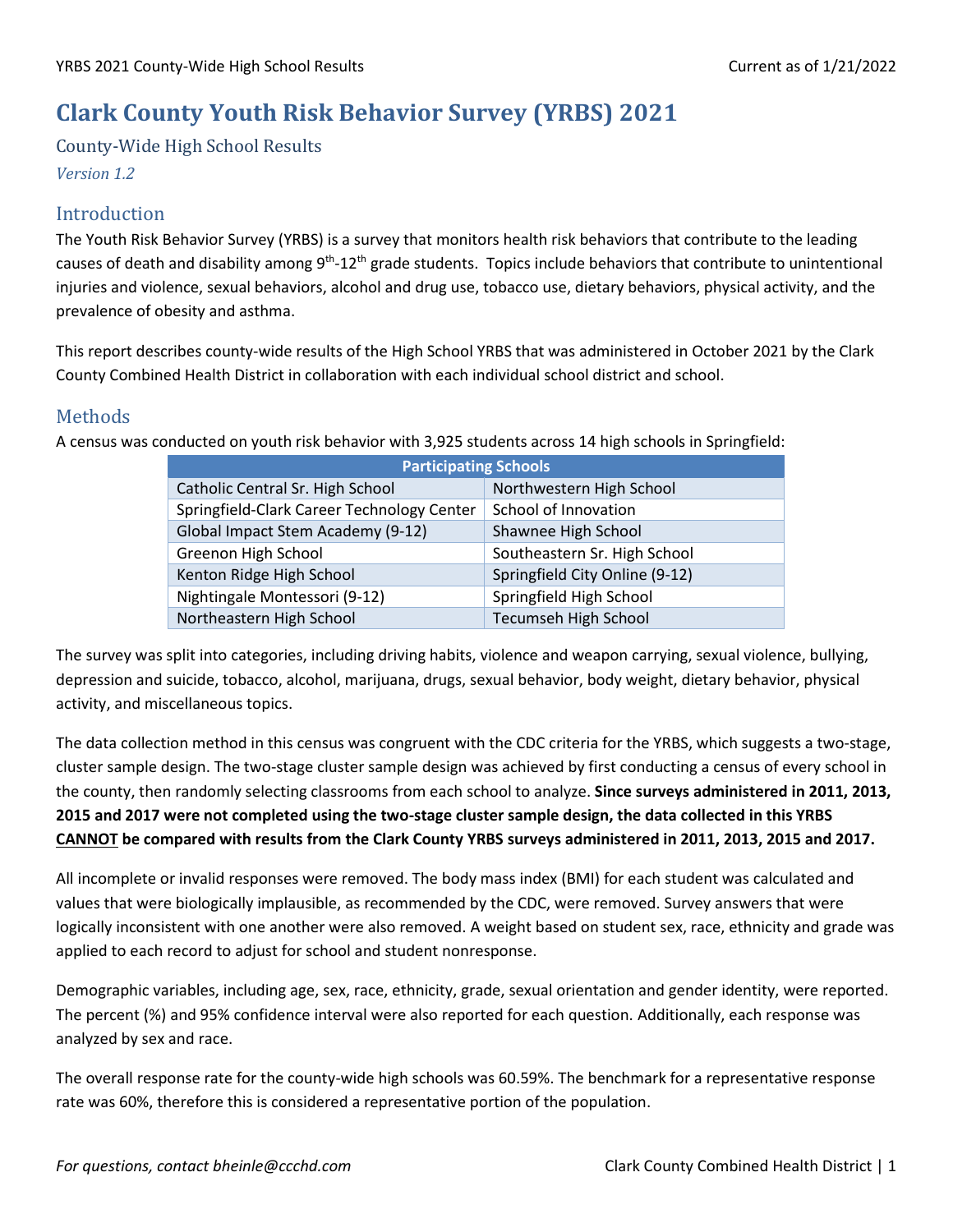# **Key Findings:** Demographics and Statistically Significant Questions (p<0.05) These key findings are labeled with Endnotes in the following pages.

The Endnotes are summarized as follows:

- 1. Indicates a significant difference (p<0.05) between races (Multi-race, American Indian or Alaska Native, Asian, Black or African American, Native Hawaiian or Pacific Islander, and White)
- 2. Indicates a significant difference (p<0.05) between ages (≤12 years, 13 years, 14 years, 15 years, 16 years, 17 years, and ≥18 years old)
- 3. Indicates a significant difference (p<0.05) between sexes (female and male)
- 4. Indicates a significant difference (p<0.05) between Ethnicity (Hispanic and Non-Hispanic)

### Results

### Population Demographics

|                                                          |                  | % of Overall Who Are: Sex (Overall %) |                     |  |
|----------------------------------------------------------|------------------|---------------------------------------|---------------------|--|
| <b>Categories</b>                                        | <b>Overall %</b> | <b>Female</b> (47.3%)                 | <b>Male</b> (52.0%) |  |
| <b>Age of Students</b>                                   |                  |                                       |                     |  |
| 12 years or younger <sup>1,4</sup>                       | 0.1%             | 0.0%                                  | 100.0%              |  |
| 13 years $\sqrt{1.4}$                                    | 0.1%             | 40.0%                                 | 60.0%               |  |
| 14 years $1,4$                                           | 20.7%            | 49.0%                                 | 51.0%               |  |
| 15 years $1.4$                                           | 26.0%            | 46.5%                                 | 53.5%               |  |
| 16 years $1,4$                                           | 25.7%            | 48.7%                                 | 51.3%               |  |
| 17 years $1,4$                                           | 22.2%            | 49.1%                                 | 50.9%               |  |
| 18 years or older $^{1,4}$                               | 5.1%             | 37.4%                                 | 62.6%               |  |
| NA or did not answer <sup>1,4</sup>                      | 0.0%             | 0.0%                                  | 0.0%                |  |
| <b>Grade</b>                                             |                  |                                       |                     |  |
| 9th grade                                                | 28.7%            | 46.3%                                 | 53.7%               |  |
| 10th grade                                               | 26.8%            | 46.3%                                 | 53.7%               |  |
| 11th grade                                               | 24.4%            | 49.3%                                 | 50.7%               |  |
| 12th grade                                               | 19.8%            | 49.7%                                 | 50.3%               |  |
| Ungraded or other                                        | 0.3%             | 30.0%                                 | 70.0%               |  |
| NA or did not answer                                     | 0.0%             | 0.0%                                  | 0.0%                |  |
| <b>Hispanic or Latino</b>                                |                  |                                       |                     |  |
| No <sup>1</sup>                                          | 89.9%            | 46.2%                                 | 53.8%               |  |
| Yes <sup>1</sup>                                         | 8.9%             | 47.9%                                 | 52.1%               |  |
| NA or did not answer <sup>1</sup>                        | 1.1%             | 36.6%                                 | 63.4%               |  |
| Race                                                     |                  |                                       |                     |  |
| Multi-race <sup>2,4</sup>                                | 10.2%            | 43.7%                                 | 56.3%               |  |
| American Indian or Alaska Native <sup>2,4</sup>          | 1.4%             | 56.6%                                 | 43.4%               |  |
| Asian $2,4$                                              | 1.0%             | 45.9%                                 | 54.1%               |  |
| Black or African American <sup>2,4</sup>                 | 7.5%             | 45.3%                                 | 54.7%               |  |
| Native Hawaiian or Other Pacific Islander <sup>2,4</sup> | 0.5%             | 50.0%                                 | 50.0%               |  |
| White <sup>2,4</sup>                                     | 77.2%            | 48.0%                                 | 52.0%               |  |
| NA or did not answer <sup>2,4</sup>                      | 2.3%             | 43.7%                                 | 56.3%               |  |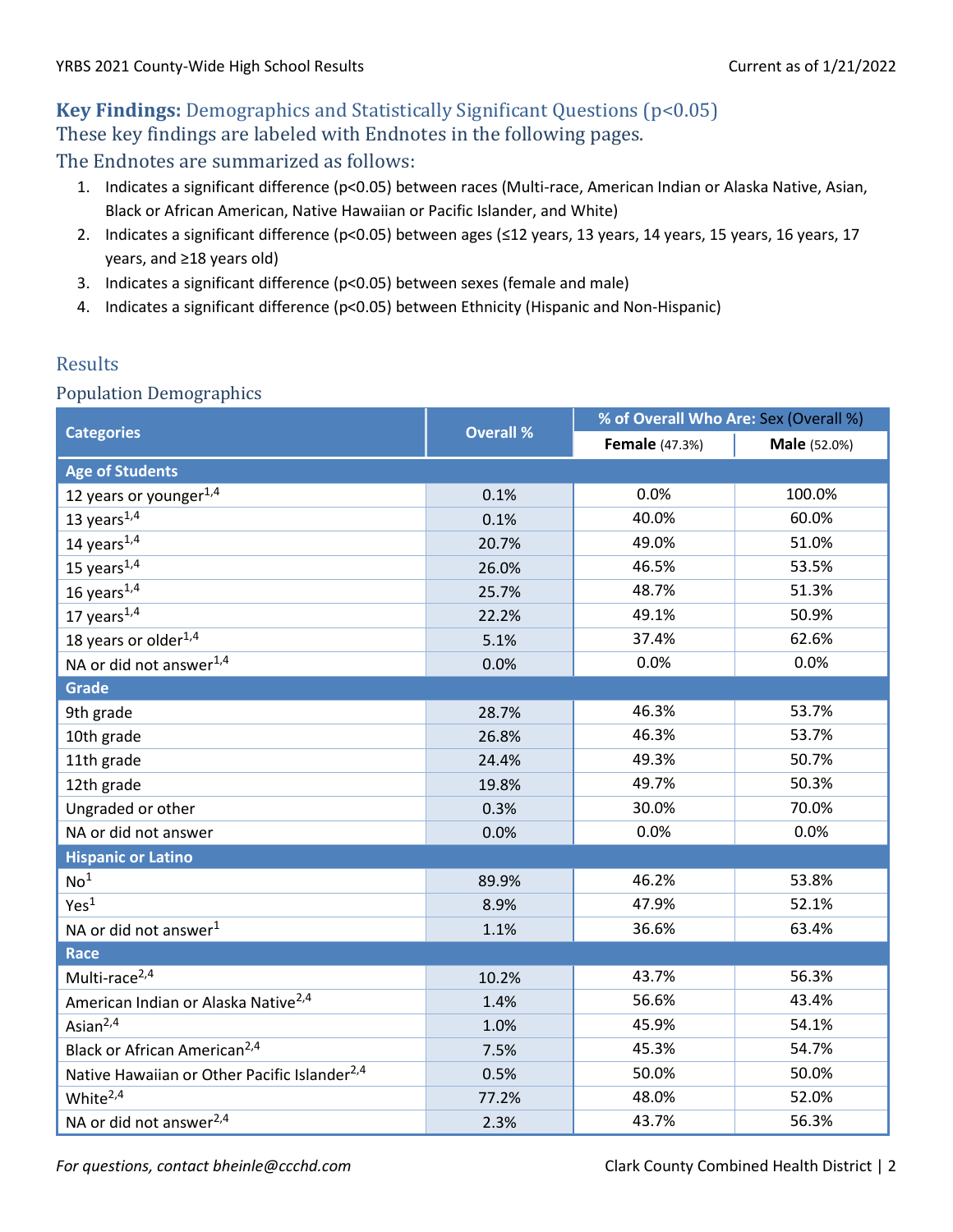|                                                        |                  | % of Overall Who Are: Sex (Overall %) |                     |  |
|--------------------------------------------------------|------------------|---------------------------------------|---------------------|--|
| <b>Categories</b>                                      | <b>Overall %</b> | <b>Female</b> (47.3%)                 | <b>Male</b> (52.0%) |  |
| <b>Sex</b>                                             |                  |                                       |                     |  |
| Female                                                 | 47.3%            |                                       |                     |  |
| Male                                                   | 52.0%            |                                       |                     |  |
| NA or did not answer                                   | 0.7%             |                                       |                     |  |
| <b>Sexual Orientation</b>                              |                  |                                       |                     |  |
| Heterosexual 1,2,3,4                                   | 72.0%            | 39.0%                                 | 61.0%               |  |
| Gay or Lesbian 1,2,3,4                                 | 3.6%             | 65.5%                                 | 34.5%               |  |
| Bisexual <sup>1,2,3,4</sup>                            | 12.3%            | 81.8%                                 | 18.2%               |  |
| Not Sure (Questioning) 1,2,3,4                         | 4.2%             | 67.5%                                 | 32.5%               |  |
| I describe my sexual identity some other way $1,2,3,4$ | 4.2%             | 71.1%                                 | 28.9%               |  |
| Do not know what the question is asking 1,2,3,4        | 2.2%             | 37.7%                                 | 62.3%               |  |
| NA or did not answer 1,2,3,4                           | 1.5%             | 39.3%                                 | 60.7%               |  |
| <b>Gender Identity</b>                                 |                  |                                       |                     |  |
| Transgender <sup>1,2,3</sup>                           | 3.4%             | 50.4%                                 | 49.6%               |  |
| Not Transgender <sup>1,2,3</sup>                       | 91.9%            | 46.7%                                 | 53.3%               |  |
| Unsure if Transgender <sup>1,2,3</sup>                 | 3.3%             | 78.2%                                 | 21.8%               |  |
| Do not know what the question is asking $1,2,3$        | 1.1%             | 29.5%                                 | 70.5%               |  |
| NA or did not answer 1,2,3                             | 0.3%             | 36.4%                                 | 63.6%               |  |

1 *Indicates a significant difference (p<0.05) between races (Multi-race, American Indian or Alaska Native, Asian, Black or African American, Native Hawaiian or Pacific Islander, and White) and the specified demographic/question.*

2 *Indicates a significant difference (p<0.05) between ages (≤12 years, 13 years, 14 years, 15 years, 16 years, 17 years, and ≥18 years old) and the specified demographic/question.* 

*3 Indicates a significant difference (p<0.05) between sexes (female and male) and the specified demographic/question.*

*4 Indicates a significant difference (p<0.05) between ethnicity (Hispanic and Non-Hispanic) and the specified demographic/question.*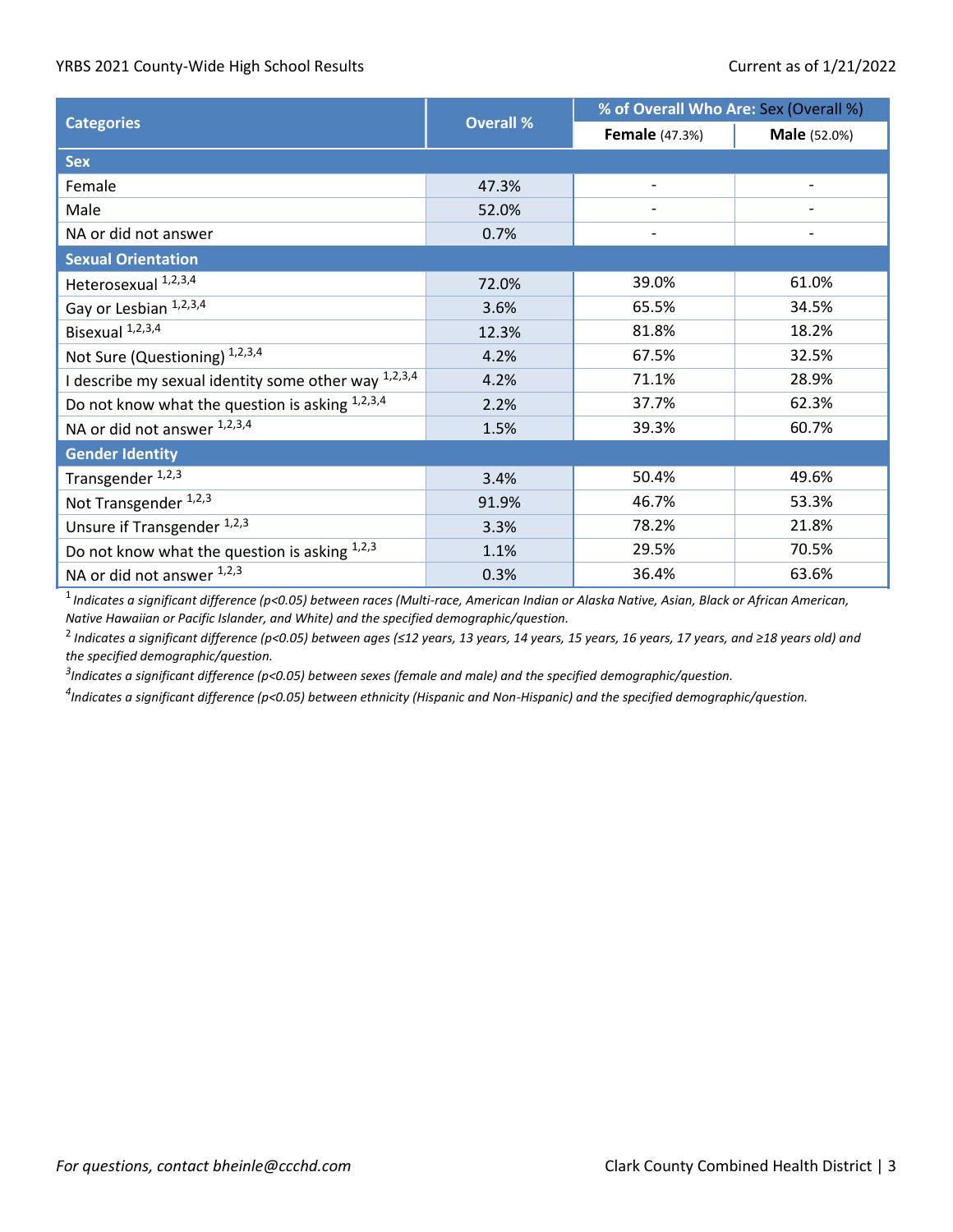Weight categories are defined by BMI percentiles. Please see Appendix I for definitions of weight categories by age group and gender.

| <b>Males:</b>               |                         |          |          |          |          |          |                       |
|-----------------------------|-------------------------|----------|----------|----------|----------|----------|-----------------------|
|                             |                         | Age      |          |          |          |          |                       |
| Weight<br><b>Categories</b> | 12 years and<br>younger | 13 years | 14 years | 15 years | 16 years | 17 years | 18 years and<br>older |
|                             | %                       | %        | %        | %        | %        | %        | %                     |
| <b>Underweight</b>          | 0.0%                    | 0.0%     | 4.0%     | 2.3%     | 5.8%     | 3.2%     | 4.5%                  |
| <b>Normal</b>               | 66.7%                   | 0.0%     | 51.4%    | 46.6%    | 48.8%    | 59.2%    | 54.5%                 |
| Overweight                  | 0.0%                    | 0.0%     | 17.0%    | 23.4%    | 15.4%    | 13.7%    | 17.0%                 |
| <b>Obese</b>                | 33.3%                   | 100.0%   | 27.6%    | 27.7%    | 30.0%    | 23.9%    | 24.1%                 |

#### **Females:**

|                             | Age                     |          |          |          |          |          |                       |
|-----------------------------|-------------------------|----------|----------|----------|----------|----------|-----------------------|
| Weight<br><b>Categories</b> | 12 years and<br>younger | 13 years | 14 years | 15 years | 16 years | 17 years | 18 years and<br>older |
|                             | %                       | %        | %        | %        | %        | %        | %                     |
| Underweight                 | 0.0%                    | 0.0%     | 0.9%     | 1.2%     | 1.4%     | 3.3%     | 3.0%                  |
| <b>Normal</b>               | 0.0%                    | 100.0%   | 60.1%    | 57.2%    | 56.4%    | 57.2%    | 55.2%                 |
| Overweight                  | 0.0%                    | 0.0%     | 20.5%    | 19.0%    | 19.5%    | 18.7%    | 25.4%                 |
| <b>Obese</b>                | 0.0%                    | 0.0%     | 18.4%    | 22.6%    | 22.7%    | 20.8%    | 16.4%                 |

#### **Overall:**

| Weight            | <b>Overall %</b> | % of Overall Who Are: |                     | Weight            | <b>Overall %</b> | % of Overall Who Are: |                  |
|-------------------|------------------|-----------------------|---------------------|-------------------|------------------|-----------------------|------------------|
| <b>Categories</b> |                  | <b>Female</b> (47.3%) | <b>Male</b> (52.0%) | <b>Categories</b> |                  | <b>Female</b> (47.3%) | <b>Male</b> (52. |
| Underweight       | 2.9%             | 29.3%                 | 70.7%               | Overweight &      | 38.3%            |                       |                  |
| Normal            | 54.3%            | 50.2%                 | 49.8%               | <b>Obese</b>      |                  |                       | 45.0%            |
| Overweight        | 18.5%            | 50.2%                 | 49.8%               |                   |                  |                       |                  |
| <b>Obese</b>      | 24.3%            | 41.0%                 | 59.0%               |                   |                  |                       |                  |

| % of Overall Who Are: |                     | Weight            | <b>Overall</b> % | % of Overall Who Are: |                     |
|-----------------------|---------------------|-------------------|------------------|-----------------------|---------------------|
| <b>Female</b> (47.3%) | <b>Male</b> (52.0%) | <b>Categories</b> |                  | <b>Female</b> (47.3%) | <b>Male</b> (52.0%) |
| 29.3%                 | 70.7%               | Overweight &      |                  |                       |                     |
| 50.2%                 | 49.8%               | <b>Obese</b>      | 38.3%            | 45.0%                 | 55.0%               |

## Body Mass Index (BMI)

*For questions, contact bheinle@ccchd.com Clark County Combined Health District* | 4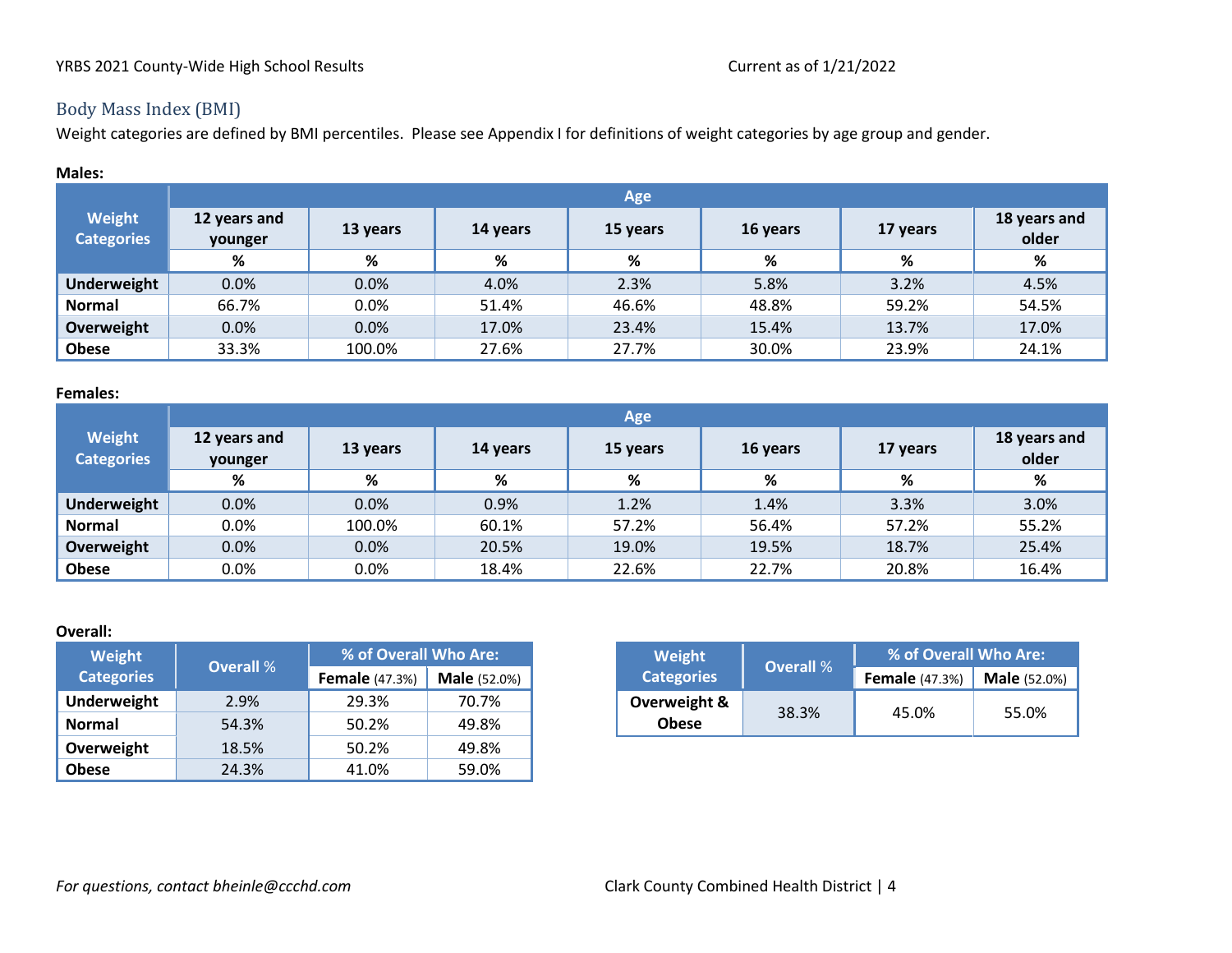#### Behavior Data

|                                                                             | <b>Overall %</b>          | % of Overall Who Are: Sex (Overall %) |                     |  |
|-----------------------------------------------------------------------------|---------------------------|---------------------------------------|---------------------|--|
| <b>Questions</b>                                                            | (95% confidence interval) | <b>Female</b> (47.3%)                 | <b>Male</b> (52.0%) |  |
| <b>COVID-19 Pandemic</b>                                                    |                           |                                       |                     |  |
| Mental health was most of the time or always not                            |                           |                                       |                     |  |
| good during the COVID-19 Pandemic 1,3                                       | 36.3% (34.8-37.8%)        | 63.6%                                 | 36.4%               |  |
| Parent or other adult in their home lost their job,                         |                           |                                       |                     |  |
| even for a short amount of time, during the COVID-                          | 21.3% (20.1-22.6%)        | 51.8%                                 | 48.2%               |  |
| 19 Pandemic <sup>3</sup>                                                    |                           |                                       |                     |  |
| <b>Driving Habits</b>                                                       |                           |                                       |                     |  |
| Rarely or never wore a seat belt when riding a car                          | $6.7\%$ (5.9-7.5%)        | 38.1%                                 | 61.9%               |  |
| driven by someone else 1,2,3                                                |                           |                                       |                     |  |
| Rode in a car driven by someone who had been                                | 14.0% (12.9-15.1%)        | 52.6%                                 | 47.4%               |  |
| drinking alcohol, at least once in the past 30 days <sup>1,3,4</sup>        |                           |                                       |                     |  |
| Drove a car after they had been drinking alcohol at                         | 5.6% (4.9-6.4%)           | 41.6%                                 | 57.4%               |  |
| least 1 time in the past 30 days <sup>2,4</sup>                             |                           |                                       |                     |  |
| Texted or emailed while driving at least 1 day in the                       | 16.6% (15.4-17.7%)        | 48.7%                                 | 51.3%               |  |
| past 30 days 1,2                                                            |                           |                                       |                     |  |
| <b>Violence and Weapon Carrying</b>                                         |                           |                                       |                     |  |
| Carried a weapon on school property at least 1 day                          | $2.7\%$ (2.2-3.2%)        | 23.3%                                 | 76.7%               |  |
| in the past 30 days $1,2,3$                                                 |                           |                                       |                     |  |
| Carried a gun at least 1 day in the past 12 months $3$                      | 4.0% (3.4-4.6%)           | 22.9%                                 | 77.1%               |  |
| Did not go to school because they felt unsafe at least                      | 9.2% (8.3-10.2%)          | 58.8%                                 | 41.2%               |  |
| 1 day in the past 30 days $1,2,3,4$                                         |                           |                                       |                     |  |
| Threatened or injured with a weapon on school                               | $6.6\%$ (5.8-7.4%)        | 45.8%                                 | 54.2%               |  |
| property at least once in the past 12 months <sup>2</sup>                   |                           |                                       |                     |  |
| Involved in a physical fight at least once in the past<br>12 months $1,2,3$ | 20.4% (19.1-21.7%)        | 35.2%                                 | 64.8%               |  |
| Involved in a physical fight on school property at                          |                           |                                       |                     |  |
| least once in the past 12 months 1,2,3                                      | $6.1\%$ (5.4-6.9%)        | 29.3%                                 | 70.7%               |  |
| Seen someone get physically attacked, beaten,                               |                           |                                       |                     |  |
| stabbed, or shot in their neighborhood 1,4                                  | 22.7% (21.4-24.1%)        | 47.5%                                 | 52.5%               |  |
| <b>Sexual Violence</b>                                                      |                           |                                       |                     |  |
| Forced into having sexual intercourse 1,2,3                                 | 9.8% (8.9-10.8%)          | 81.9%                                 | 18.1%               |  |
| Forced by anyone into doing sexual things at least                          |                           |                                       |                     |  |
| once in the past 12 months 1,3                                              | 10.8% (9.8-11.8%)         | 79.8%                                 | 20.2%               |  |
| Forced into doing sexual things by someone they                             |                           |                                       |                     |  |
| were dating at least once in the past 12 months 1,2,3                       | 5.4% (4.7-6.1%)           | 83.3%                                 | 16.7%               |  |
| Physically hurt by someone they were dating at least                        |                           |                                       |                     |  |
| once in the past 12 months 3                                                | 5.3% (4.6-6.0%)           | 61.8%                                 | 38.2%               |  |
| <b>Bullying</b>                                                             |                           |                                       |                     |  |
| Bullied on school property in the past 12 months $1,2,3$                    | 16.3% (15.2-17.5%)        | 58.2%                                 | 41.8%               |  |
| Electronically bullied in the past 12 months 1,2,3                          | 15.9% (14.8-17.1%)        | 62.5%                                 | 37.5%               |  |
| Victim of teasing or name calling because of race or                        |                           |                                       |                     |  |
| ethnic background in the past 12 months 1,2,4                               | 11.8% (10.8-12.8%)        | 49.2%                                 | 50.8%               |  |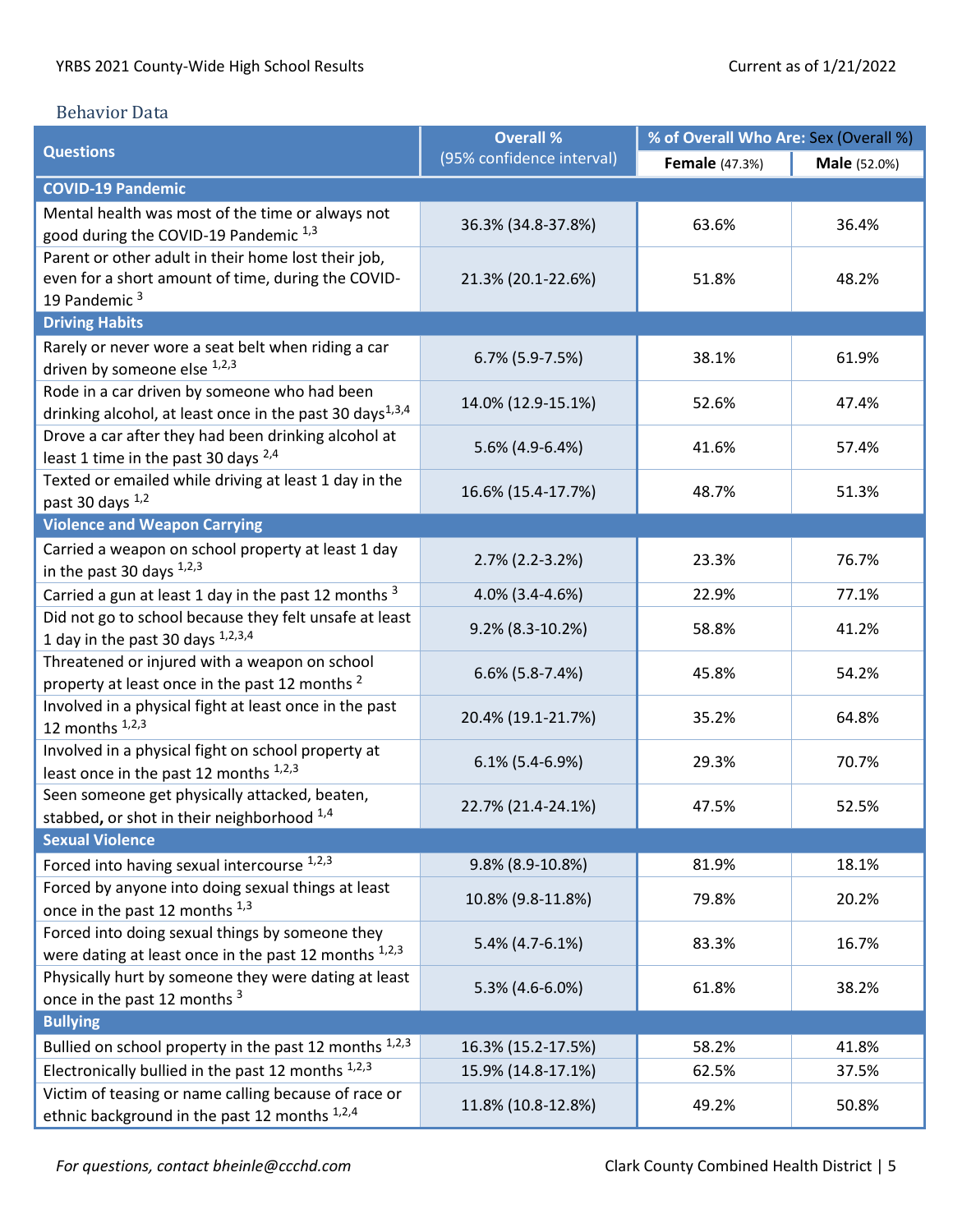|                                                                                                                       | <b>Overall %</b>          | % of Overall Who Are: Sex (Overall %) |                     |  |
|-----------------------------------------------------------------------------------------------------------------------|---------------------------|---------------------------------------|---------------------|--|
| <b>Questions</b>                                                                                                      | (95% confidence interval) | <b>Female</b> (47.3%)                 | <b>Male</b> (52.0%) |  |
| Victim of teasing or name calling because of LGBTQ+<br>status in the past 12 months 1,2,3                             | 16.2% (15.0-17.3%)        | 60.5%                                 | 39.5%               |  |
| <b>Depression, Suicide and Mental Health</b>                                                                          |                           |                                       |                     |  |
| Hurt themselves without wanting to kill themselves<br>at least once in the past 12 months 1,2,3                       | 24.3% (23.0-25.7%)        | 67.6%                                 | 32.4%               |  |
| Felt sad or hopeless for two weeks or more in a row<br>in the past 12 months <sup>3</sup>                             | 40.1% (38.6-41.6%)        | 63.8%                                 | 36.2%               |  |
| Seriously considered attempting suicide in the past<br>12 months $2,3$                                                | 20.6% (19.3-21.9%)        | 66.4%                                 | 33.6%               |  |
| Made a plan to attempt suicide in the past 12<br>months <sup>3</sup>                                                  | 17.2% (16.1-18.4%)        | 66.7%                                 | 33.3%               |  |
| Attempted suicide at least once in the past 12<br>months $1,3$                                                        | $9.3\%$ (8.4-10.2%)       | 65.0%                                 | 35.0%               |  |
| Had to be treated after a suicide attempt in the past<br>12 months <sup>3</sup>                                       | $2.2\%$ (1.7-2.6%)        | 63.4%                                 | 36.6%               |  |
| <b>Tobacco and Electronic Vapor Products</b>                                                                          |                           |                                       |                     |  |
| Tried smoking a cigarette 1,2                                                                                         | 20.6% (19.3-21.8%)        | 47.1%                                 | 52.9%               |  |
| Smoked a cigarette before age 13 years old                                                                            | 8.9% (8.0-9.8%)           | 47.5%                                 | 52.5%               |  |
| Smoked cigarettes at least 1 day in the past 30 days <sup>2</sup>                                                     | 6.2% (5.5-7.0%)           | 43.2%                                 | 56.8%               |  |
| Smoked cigarettes on at least 20 days in the past 30<br>days $^2$                                                     | 1.0% (0.7-1.4%)           | 34.2%                                 | 65.8%               |  |
| Smoked more than 10 cigarettes per day in the past<br>30 days $1,2$                                                   | $0.5\%$ (0.3-0.8%)        | 30.0%                                 | 70.0%               |  |
| Tried an electronic vapor product 1,2,3                                                                               | 35.8% (34.3-37.4%)        | 52.7%                                 | 47.3%               |  |
| Smoked an electronic vapor product at least once in<br>the past 30 days $^{2,3}$                                      | 21.1% (19.9-22.5%)        | 53.8%                                 | 46.2%               |  |
| Smoked an electronic vapor product 20 or more<br>days in the past 30 days 2,3                                         | 7.3% (6.5-8.1%)           | 55.8%                                 | 44.2%               |  |
| Got their electronic vapor products from a store (a<br>vape shop, gas station, etc.) in the past 30 days <sup>2</sup> | 4.0% (3.4-4.7%)           | 44.2%                                 | 55.8%               |  |
| Used chewing tobacco, snuff, snus, etc. 1 day or<br>more in the past 30 days 1,2,3                                    | 3.6% (3.0-4.2%)           | 22.1%                                 | 77.9%               |  |
| Smoked cigars, cigarillos, or little cigars on 1 day or<br>more in the past 30 days 1,2,3                             | $3.7\%$ (3.1-4.3%)        | 29.3%                                 | 70.7%               |  |
| Did not try to quit using all tobacco products in the<br>past 12 months <sup>2</sup>                                  | 12.6% (11.5-13.6%)        | 49.1%                                 | 50.9%               |  |
| <b>Alcohol</b>                                                                                                        |                           |                                       |                     |  |
| Had their first drink of alcohol before age 13 years<br>old <sup>1,2</sup>                                            | 15.7% (14.5-16.8%)        | 46.7%                                 | 53.3%               |  |
| Had at least one drink of alcohol on at least 1 day in<br>the past 30 days 1,2,3,4                                    | 23.3% (22.0-24.7%)        | 52.1%                                 | 47.9%               |  |
| Had 4 drinks or more (female) or 5 drinks or more<br>(male) on at least 1 day in the past 30 days 1,2,4               | 17.3% (16.2-18.5%)        | 48.0%                                 | 52.0%               |  |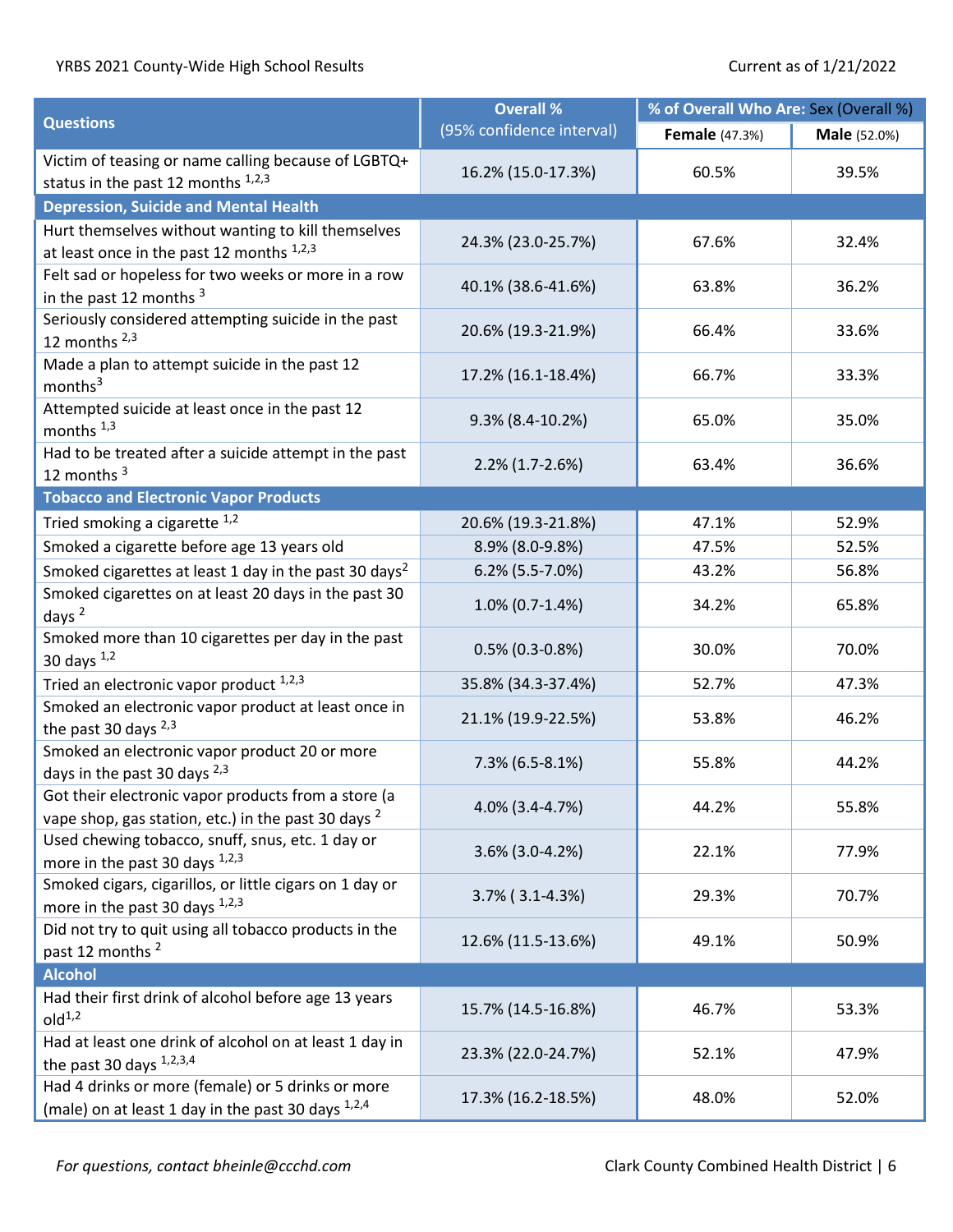|                                                                                          | <b>Overall %</b>          | % of Overall Who Are: Sex (Overall %) |                     |  |
|------------------------------------------------------------------------------------------|---------------------------|---------------------------------------|---------------------|--|
| <b>Questions</b>                                                                         | (95% confidence interval) | <b>Female</b> (47.3%)                 | <b>Male</b> (52.0%) |  |
| Had 5 drinks or more in row in the past 30 days <sup>2</sup>                             | 8.3% (7.5-9.2%)           | 43.6%                                 | 56.4%               |  |
| Usually got their alcohol from someone else in the<br>past 30 days 1,2,3,4               | 10.0% (9.0-10.9%)         | 61.4%                                 | 38.6%               |  |
| <b>Marijuana</b>                                                                         |                           |                                       |                     |  |
| Had used marijuana at least once in their life 1,2,3                                     | 28.4% (27.0-29.7%)        | 50.6%                                 | 49.4%               |  |
| Tried marijuana for the first time before age 13<br>years old 1                          | 6.9% (6.2-7.7%)           | 50.0%                                 | 50.0%               |  |
| Used marijuana at least once in the past 30 days 1,2,3                                   | 17.0% (15.9-18.2%)        | 53.2%                                 | 46.8%               |  |
| <b>Drugs</b>                                                                             |                           |                                       |                     |  |
| Have used synthetic marijuana at least once in their<br>life $1,2$                       | 9.0% (8.1-9.9%)           | 50.0%                                 | 50.0%               |  |
| Have taken non-prescribed pain medication or<br>misused it at least once in their life 3 | 12.7% (11.7-13.8%)        | 56.0%                                 | 44.0%               |  |
| Have used any form of cocaine at least once in their<br>life $1,2,3,4$                   | 3.0% (2.5-3.5%)           | 36.3%                                 | 63.7%               |  |
| Have sniffed glue, aerosols, paints to get high at<br>least once in their life 2,4       | 7.1% (6.3-7.9%)           | 52.4%                                 | 47.6%               |  |
| Have used heroin at least once in their life 1,2,3,4                                     | 2.5% (2.0-3.0%)           | 28.4%                                 | 71.6%               |  |
| Have used methamphetamines at least once in their<br>life $1,2,3,4$                      | 2.7% (2.2-3.3%)           | 29.8%                                 | 70.2%               |  |
| Have used ecstasy at least once in their life 1,2,3,4                                    | 4.0% (3.4-4.6%)           | 34.6%                                 | 65.4%               |  |
| Used a needle to inject an illegal drug at least<br>once <sup>1,2,3,4</sup>              | 2.2% (1.8-2.7%)           | 27.1%                                 | 72.9%               |  |
| Had been offered, sold, or given an illegal drug on<br>school property <sup>2</sup>      | 10.9% (9.9-11.9%)         | 48.2%                                 | 51.8%               |  |
| Lived with someone who was having a problem with<br>alcohol or drug use $^{1,3}$         | 31.6% (30.1-33.0%)        | 55.7%                                 | 44.3%               |  |
| <b>Sexual Behavior</b>                                                                   |                           |                                       |                     |  |
| Have had sexual intercourse <sup>2</sup>                                                 | 31.7% (30.3-33.2%)        | 49.5%                                 | 50.5%               |  |
| First had sexual intercourse before age 13 years<br>old <sup>1,4</sup>                   | 3.5% (3.0-4.1%)           | 39.8%                                 | 60.2%               |  |
| Had sex with 4 or more people in their life $1,2,3,4$                                    | $1.0\%$ (0.7-1.3%)        | 13.5%                                 | 86.5%               |  |
| Had sex with at least one person in the past 3<br>months $^{2,3}$                        | 25.0% (23.7-26.4%)        | 51.5%                                 | 48.5%               |  |
| Used alcohol or drugs the last time before sex <sup>2</sup>                              | 5.1% (4.4-5.8%)           | 48.2%                                 | 51.8%               |  |
| Used a condom when they last had sex $1,2,3$                                             | 15.2% (14.1-16.3%)        | 43.8%                                 | 56.2%               |  |
| Did not use any method to prevent pregnancy when<br>they last had sex                    | 4.0% (3.4-4.7%)           | 52.3%                                 | 47.7%               |  |
| Have been or gotten someone pregnant at least<br>once <sup>2</sup>                       | 1.9% (1.5-2.4%)           | 43.8%                                 | 56.2%               |  |
| Had sexual contact with both males and females 2,3                                       | 5.5% (4.8-6.2%)           | 78.8%                                 | 21.2%               |  |
| Are non-heterosexual (LGBTQ+) <sup>3</sup>                                               | 16.5% (15.4-17.7%)        | 79.1%                                 | 20.9%               |  |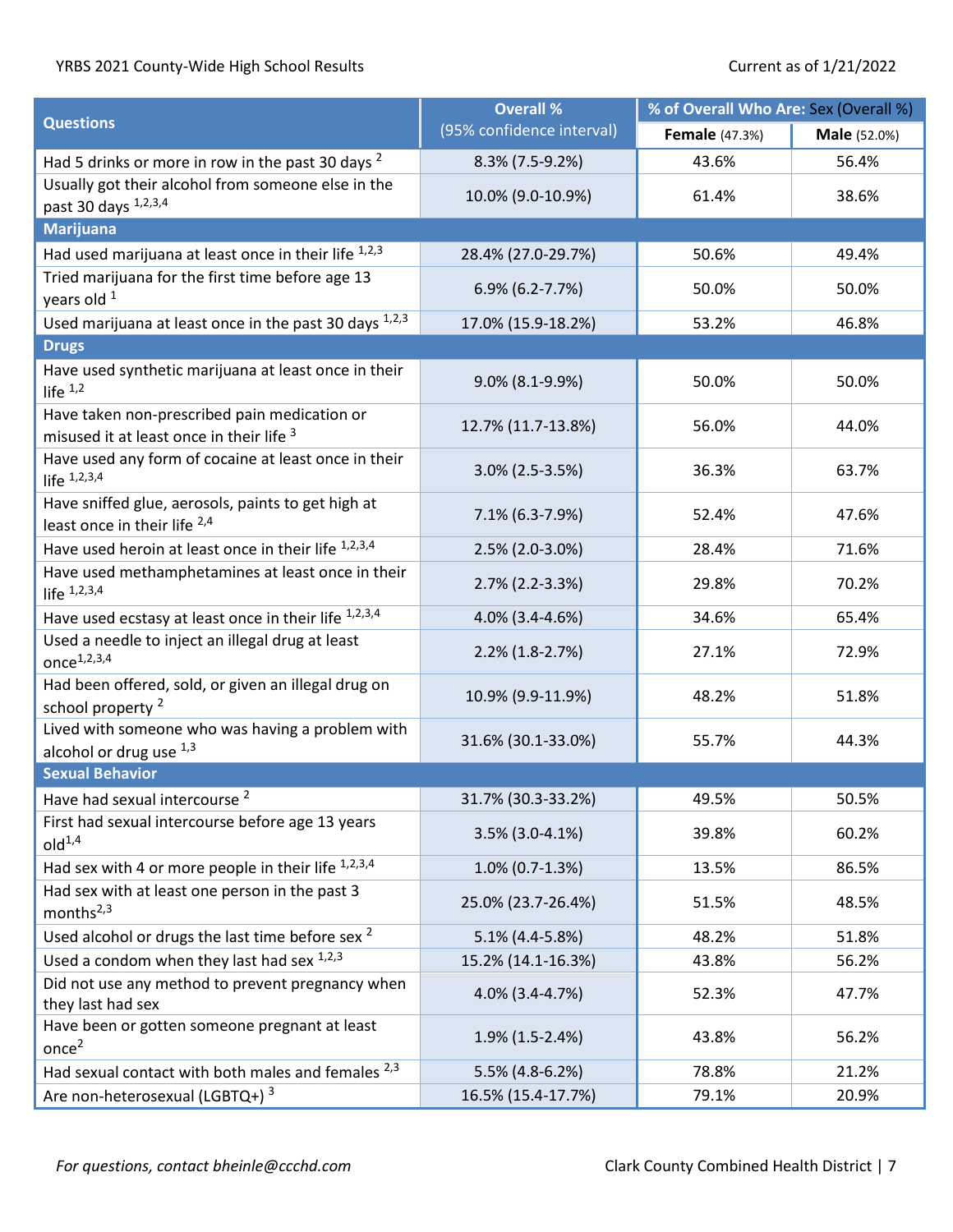|                                                                                       | <b>Overall %</b>          | % of Overall Who Are: Sex (Overall %) |                     |  |
|---------------------------------------------------------------------------------------|---------------------------|---------------------------------------|---------------------|--|
| <b>Questions</b>                                                                      | (95% confidence interval) | <b>Female</b> (47.3%)                 | <b>Male</b> (52.0%) |  |
| <b>Body Weight</b>                                                                    |                           |                                       |                     |  |
| Self-describe as slightly or very overweight 3,4                                      | 37.2% (35.7-38.8%)        | 50.2%                                 | 49.8%               |  |
| Not trying to do anything with their weight $2.4$                                     | 18.7% (17.5-20.0%)        | 48.8%                                 | 51.2%               |  |
| Tried to lose or keep from gaining weight in the past                                 |                           |                                       |                     |  |
| 30 days by not eating, taking diet pills, vomiting,                                   | 25.4% (24.1-26.8%)        | 72.5%                                 | 27.5%               |  |
| taking laxatives or skipping meals 1,2,3                                              |                           |                                       |                     |  |
| <b>Dietary Behavior</b>                                                               |                           |                                       |                     |  |
| Did not drink 100% fruit juice in the past 7 days $^{1,3}$                            | 37.3% (35.8-38.9%)        | 51.7%                                 | 48.3%               |  |
| Did not eat fruit in the past 7 days                                                  | 17.3% (16.1-18.5%)        | 47.5%                                 | 52.5%               |  |
| Did not eat green salad in the past 7 days <sup>3</sup>                               | 49.9% (48.4-51.5%)        | 45.7%                                 | 54.3%               |  |
| Did not eat potatoes in the past 7 days $2,3$                                         | 39.1% (37.6-40.7%)        | 51.4%                                 | 48.6%               |  |
| Did not eat carrots in the past 7 days 1,3                                            | 59.7% (58.1-61.2%)        | 49.3%                                 | 50.7%               |  |
| Did not eat other vegetables in the past 7 days                                       | 26.6% (25.3-28.0%)        | 47.4%                                 | 52.6%               |  |
| Drank a soda or pop at least once per day in the past                                 |                           |                                       |                     |  |
| 7 days $^{1,3}$                                                                       | 27.0% (25.6-28.4%)        | 52.4%                                 | 47.6%               |  |
| Did not drink a glass of milk at least once in the past                               | 34.2% (32.7-35.6%)        | 63.6%                                 |                     |  |
| 7 days $1,2,3$                                                                        |                           |                                       | 36.4%               |  |
| Did not eat breakfast on at least 1 day during the                                    | 78.1% (76.8-79.5%)        | 50.5%                                 | 49.5%               |  |
| past 7 days 3                                                                         |                           |                                       |                     |  |
| <b>Physical Activity</b>                                                              |                           |                                       |                     |  |
| Were active for 60 minutes per day less than 5 days                                   | 49.5% (47.9-51.1%)        | 54.0%                                 | 46.0%               |  |
| in the past 7 days $^{1,3,4}$                                                         |                           |                                       |                     |  |
| Spent at least 3 hours a day in front of a TV,                                        |                           |                                       |                     |  |
| computer, other electronic device watching shows                                      | 69.1% (67.6-70.6%)        | 50.5%                                 | 49.5%               |  |
| or videos playing games or on the internet on an<br>average school day <sup>2,3</sup> |                           |                                       |                     |  |
| Do not play on any sports teams in the past 12                                        |                           |                                       |                     |  |
| months <sup>1,4</sup>                                                                 | 44.8% (43.3-46.4%)        | 47.8%                                 | 52.2%               |  |
| Got a concussion from playing a sport or being                                        |                           |                                       |                     |  |
| active at least once in the past 12 months 1,2,3                                      | 14.0% (12.9-15.1%)        | 39.5%                                 | 60.5%               |  |
| <b>Other Health Topics/Miscellaneous</b>                                              |                           |                                       |                     |  |
| Have ever had sex education in school 1,2,4                                           | 68.0% (66.5-69.4%)        | 48.3%                                 | 51.7%               |  |
| At least sometimes went hungry because there                                          |                           |                                       |                     |  |
| wasn't enough food at home in the last 30 days 1,3                                    | 10.3% (9.3-11.3%)         | 59.5%                                 | 40.5%               |  |
| Have ever been tested for HIV 1,2,3                                                   | 5.1% (4.4-5.9%)           | 56.1%                                 | 43.9%               |  |
| Have ever been tested for a STD other than HIV in                                     |                           |                                       |                     |  |
| the past 12 months $1,2,3$                                                            | 4.3% (3.6-4.9%)           | 62.6%                                 | 37.4%               |  |
| Have not seen a dentist at least once in 12 months                                    |                           |                                       |                     |  |
| or more 1,2                                                                           | 24.9% (23.5-26.3%)        | 45.5%                                 | 54.5%               |  |
| Mental health was often not good at least most of                                     | 29.2% (27.8-30.6%)        | 67.4%                                 | 32.6%               |  |
| the time during the past 30 days 1,3,4                                                |                           |                                       |                     |  |
| Get 4 hours or less of sleep on a school night                                        | 11.3% (10.3-12.3%)        | 50.0%                                 | 50.0%               |  |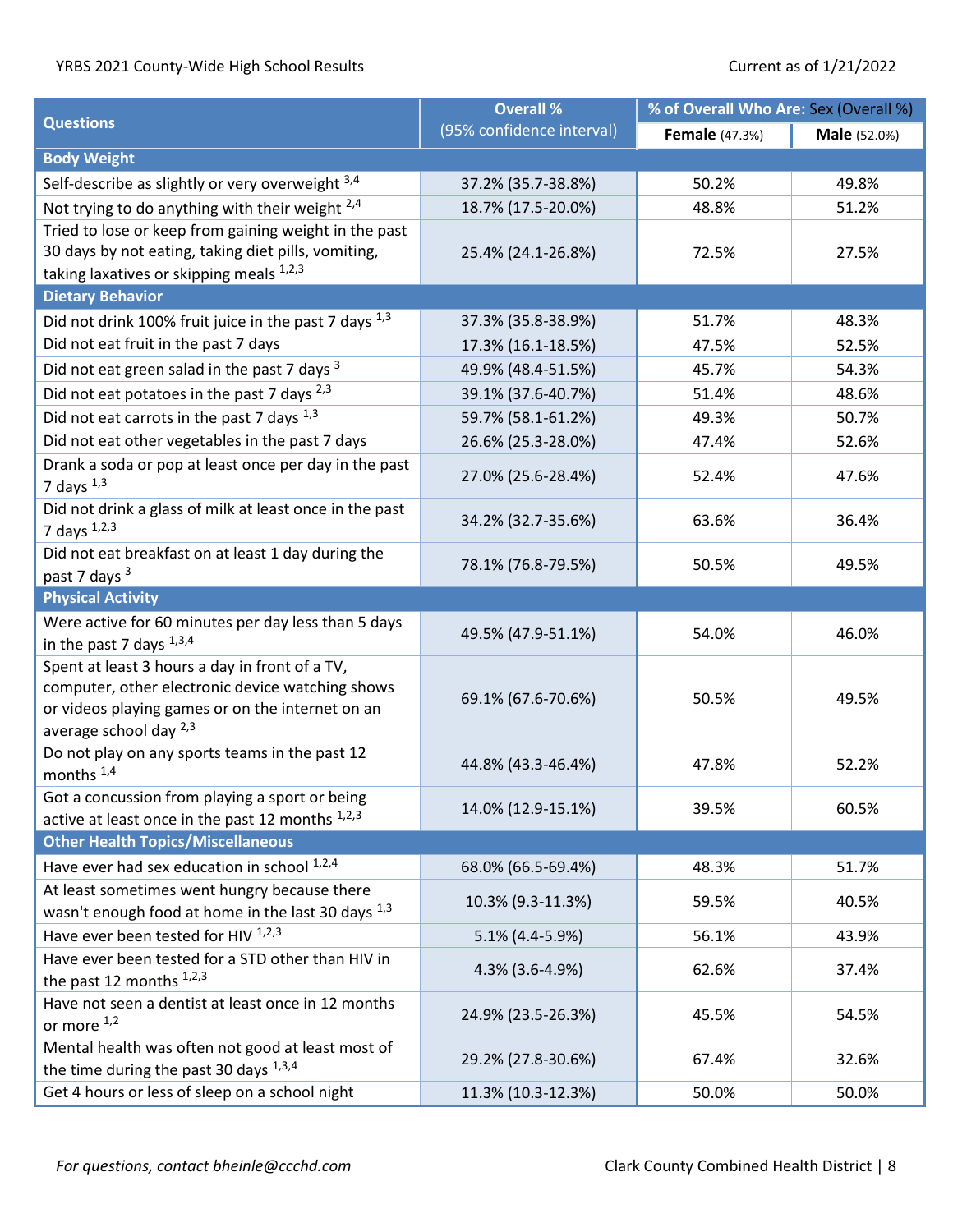|                                                                                                                       | <b>Overall %</b>          | % of Overall Who Are: Sex (Overall %) |                     |  |
|-----------------------------------------------------------------------------------------------------------------------|---------------------------|---------------------------------------|---------------------|--|
| <b>Questions</b>                                                                                                      | (95% confidence interval) | <b>Female</b> (47.3%)                 | <b>Male</b> (52.0%) |  |
| Slept somewhere else besides their<br>parent/guardians, family member or friends house<br>in the past 30 days $1,2,3$ | 5.7% (4.9-6.4%)           | 37.2%                                 | 62.8%               |  |
| Did not have a usual place to sleep during the past<br>30 days $3$                                                    | $0.4\%$ (0.2-0.6%)        | 14.3%                                 | 85.7%               |  |
| Rarely or never felt safe and secure in their<br>neighborhood <sup>1,3</sup>                                          | $6.3\%$ (5.5-7.1%)        | 39.8%                                 | 60.2%               |  |

1 *Indicates a significant difference (p<0.05) between races (Multi-race, American Indian or Alaska Native, Asian, Black or African American, Native Hawaiian or Pacific Islander, and White) and the specified demographic/question.*

2 *Indicates a significant difference (p<0.05) between ages (≤12 years, 13 years, 14 years, 15 years, 16 years, 17 years, and ≥18 years old) and the specified demographic/question.* 

*3 Indicates a significant difference (p<0.05) between sexes (female and male) and the specified demographic/question.*

*4 Indicates a significant difference (p<0.05) between ethnicity (Hispanic and Non-Hispanic) and the specified demographic/question.*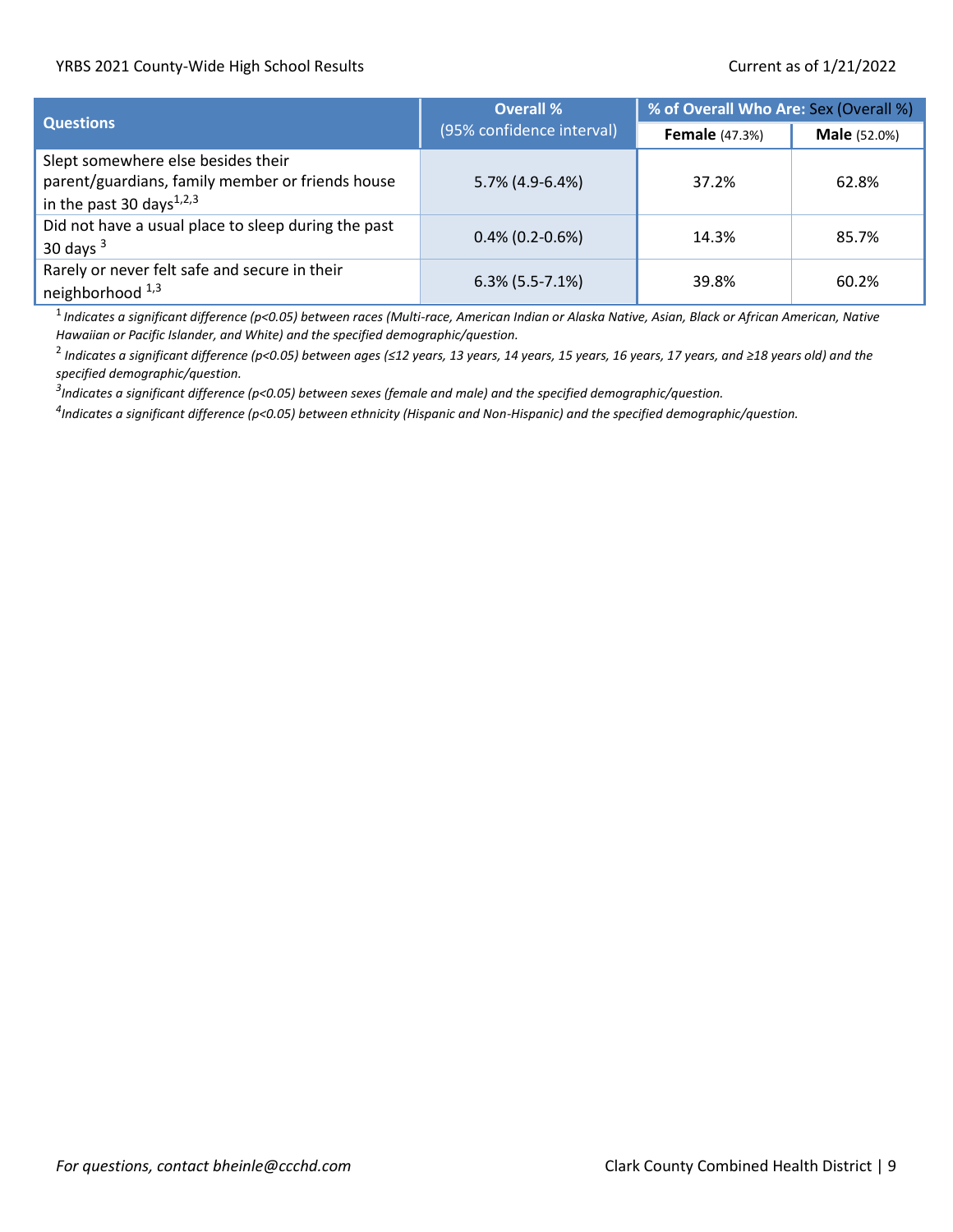|                                                                                                                                       |                     | % of Overall Who Are: Race (Overall %)                       |                    |                                            |                                                                      |                  |                           |
|---------------------------------------------------------------------------------------------------------------------------------------|---------------------|--------------------------------------------------------------|--------------------|--------------------------------------------|----------------------------------------------------------------------|------------------|---------------------------|
| <b>Questions</b>                                                                                                                      | <b>Overall</b><br>% | <b>American Indian</b><br>or Alaskan<br><b>Native (1.4%)</b> | Asian<br>$(1.0\%)$ | <b>Black or African</b><br>American (7.5%) | <b>Native Hawaiian or</b><br><b>Other Pacific</b><br>Islander (0.5%) | White<br>(77.2%) | Multi-<br>Race<br>(10.2%) |
| <b>COVID-19 Pandemic</b>                                                                                                              |                     |                                                              |                    |                                            |                                                                      |                  |                           |
| Mental health was most of the time or always not<br>good during the COVID-19 Pandemic 1,3                                             | 36.3%               | 1.4%                                                         | 0.6%               | 5.5%                                       | 0.5%                                                                 | 80.8%            | 11.2%                     |
| Parent or other adult in their home lost their job,<br>even for a short amount of time, during the COVID-<br>19 Pandemic <sup>3</sup> | 21.3%               | 1.5%                                                         | 1.1%               | 7.4%                                       | 0.9%                                                                 | 78.8%            | 10.4%                     |
| <b>Driving Habits</b>                                                                                                                 |                     |                                                              |                    |                                            |                                                                      |                  |                           |
| Rarely or never wore a seat belt when riding a car<br>driven by someone else $^{1,2,3}$                                               | 6.7%                | 2.7%                                                         | 2.7%               | 14.1%                                      | 0.4%                                                                 | 69.9%            | 10.2%                     |
| Rode in a car driven by someone who had been<br>drinking alcohol, at least once in the past 30<br>days $1,3,4$                        | 14.0%               | 2.5%                                                         | 2.3%               | 6.9%                                       | 0.4%                                                                 | 74.8%            | 13.2%                     |
| Drove a car after they had been drinking alcohol at<br>least 1 time in the past 30 days <sup>2,4</sup>                                | 5.6%                | 2.3%                                                         | 1.9%               | 9.8%                                       | 0.5%                                                                 | 71.2%            | 14.4%                     |
| Texted or emailed while driving at least 1 day in the<br>past 30 days 1,2                                                             | 16.6%               | 1.6%                                                         | 2.1%               | 5.9%                                       | 1.0%                                                                 | 80.3%            | 9.2%                      |
| <b>Violence and Weapon Carrying</b>                                                                                                   |                     |                                                              |                    |                                            |                                                                      |                  |                           |
| Carried a weapon on school property at least 1 day<br>in the past 30 days $1,2,3$                                                     | $2.7%$ *            | 5.8%                                                         | 1.9%               | 13.6%                                      | 1.0%                                                                 | 62.1%            | 15.5%                     |
| Carried a gun at least 1 day in the past 12 months 3                                                                                  | 4.0%*               | 3.3%                                                         | 1.3%               | 11.2%                                      | 0.7%                                                                 | 72.4%            | 11.2%                     |
| Did not go to school because they felt unsafe at<br>least 1 day in the past 30 days 1,2,3,4                                           | 9.2%                | 2.9%                                                         | 1.7%               | 12.6%                                      | 0.9%                                                                 | 68.5%            | 13.5%                     |
| Threatened or injured with a weapon on school<br>property at least once in the past 12 months <sup>2</sup>                            | 6.6%                | 1.6%                                                         | 1.6%               | 6.4%                                       | 0.4%                                                                 | 76.4%            | 13.6%                     |
| Involved in a physical fight at least once in the past<br>12 months $1,2,3$                                                           | 20.4%               | 2.2%                                                         | 1.0%               | 9.5%                                       | 0.5%                                                                 | 74.6%            | 12.3%                     |
| Involved in a physical fight on school property at<br>least once in the past 12 months $1,2,3$                                        | 6.1%                | 3.8%                                                         | 2.1%               | 13.4%                                      | 0.4%                                                                 | 68.9%            | 11.3%                     |
| Seen someone get physically attacked, beaten,<br>stabbed, or shot in their neighborhood 1,4                                           | 22.7%               | 1.9%                                                         | 1.0%               | 10.3%                                      | 0.7%                                                                 | 70.9%            | 15.3%                     |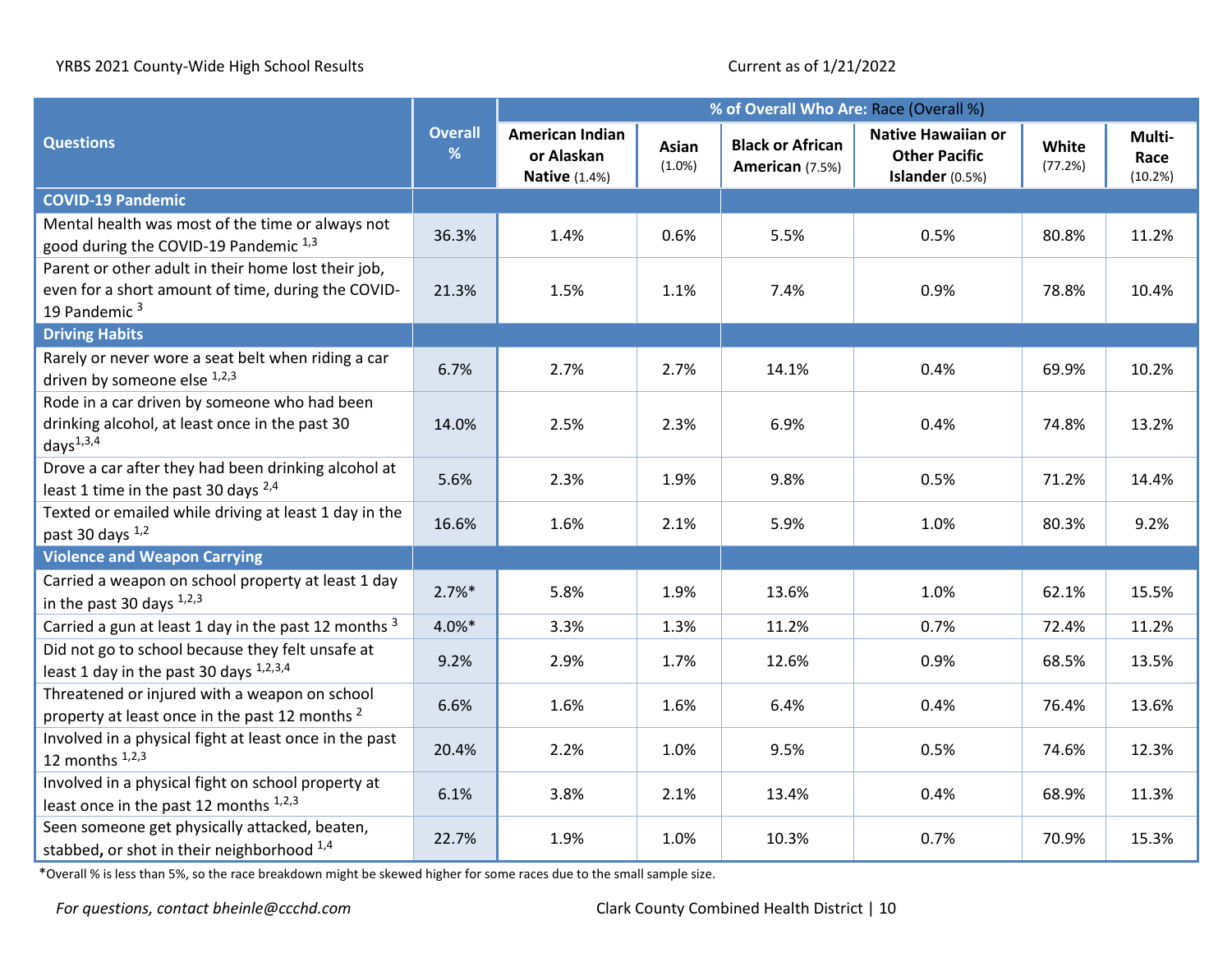|                                                                                                          |                     | % of Overall Who Are: Race (Overall %)                       |                 |                                            |                                                                      |                  |                           |  |  |
|----------------------------------------------------------------------------------------------------------|---------------------|--------------------------------------------------------------|-----------------|--------------------------------------------|----------------------------------------------------------------------|------------------|---------------------------|--|--|
| <b>Questions</b>                                                                                         | <b>Overall</b><br>% | <b>American Indian</b><br>or Alaskan<br><b>Native (1.4%)</b> | Asian<br>(1.0%) | <b>Black or African</b><br>American (7.5%) | <b>Native Hawaiian or</b><br><b>Other Pacific</b><br>Islander (0.5%) | White<br>(77.2%) | Multi-<br>Race<br>(10.2%) |  |  |
| <b>Sexual Violence</b>                                                                                   |                     |                                                              |                 |                                            |                                                                      |                  |                           |  |  |
| Forced into having sexual intercourse 1,2,3                                                              | 9.8%                | 3.0%                                                         | 0.5%            | 6.5%                                       | 0.8%                                                                 | 81.6%            | 7.6%                      |  |  |
| Forced by anyone into doing sexual things at least<br>once in the past 12 months 1,3                     | 10.8%               | 2.6%                                                         | 1.4%            | 4.7%                                       | 0.7%                                                                 | 79.8%            | 10.8%                     |  |  |
| Forced into doing sexual things by someone they<br>were dating at least once in the past 12 months 1,2,3 | 5.4%                | 2.9%                                                         | 1.4%            | 2.4%                                       | 1.0%                                                                 | 81.6%            | 10.6%                     |  |  |
| Physically hurt by someone they were dating at<br>least once in the past 12 months <sup>3</sup>          | 5.3%                | 1.5%                                                         | 1.5%            | 8.4%                                       | 0.5%                                                                 | 77.8%            | 10.3%                     |  |  |
| <b>Bullying</b>                                                                                          |                     |                                                              |                 |                                            |                                                                      |                  |                           |  |  |
| Bullied on school property in the past 12<br>months $1,2,3$                                              | 16.3%               | 2.4%                                                         | 1.4%            | 4.5%                                       | 0.2%                                                                 | 80.5%            | 11.0%                     |  |  |
| Electronically bullied in the past 12 months 1,2,3                                                       | 15.9%               | 2.3%                                                         | 1.0%            | 3.6%                                       | 0.7%                                                                 | 82.1%            | 10.3%                     |  |  |
| Victim of teasing or name calling because of race or<br>ethnic background in the past 12 months 1,2,4    | 11.8%               | 3.0%                                                         | 3.6%            | 15.2%                                      | 1.6%                                                                 | 51.8%            | 24.8%                     |  |  |
| Victim of teasing or name calling because of<br>LGBTQ+ status in the past 12 months $1,2,3$              | 16.2%               | 1.6%                                                         | 0.8%            | 3.4%                                       | 0.3%                                                                 | 82.0%            | 11.9%                     |  |  |
| <b>Depression, Suicide and Mental Health</b>                                                             |                     |                                                              |                 |                                            |                                                                      |                  |                           |  |  |
| Hurt themselves without wanting to kill themselves<br>at least once in the past 12 months $1,2,3$        | 24.3%               | 1.7%                                                         | 1.0%            | 4.8%                                       | 0.3%                                                                 | 80.3%            | 11.8%                     |  |  |
| Felt sad or hopeless for two weeks or more in a row<br>in the past 12 months <sup>3</sup>                | 40.1%               | 1.6%                                                         | 0.7%            | 7.2%                                       | 0.7%                                                                 | 78.8%            | 10.9%                     |  |  |
| Seriously considered attempting suicide in the past<br>12 months $2,3$                                   | 20.6%               | 1.9%                                                         | 1.4%            | 6.7%                                       | 0.9%                                                                 | 78.0%            | 11.1%                     |  |  |
| Made a plan to attempt suicide in the past 12<br>months <sup>3</sup>                                     | 17.2%               | 1.7%                                                         | 1.2%            | 7.0%                                       | 0.9%                                                                 | 77.6%            | 11.6%                     |  |  |
| Attempted suicide at least once in the past 12<br>months $1,3$                                           | 9.3%                | 2.3%                                                         | 2.0%            | 8.0%                                       | 1.1%                                                                 | 72.9%            | 13.7%                     |  |  |
| Had to be treated after a suicide attempt in the<br>past 12 months 3                                     | $2.2%$ *            | 3.6%                                                         | 1.2%            | 9.6%                                       | 0.0%                                                                 | 73.5%            | 12.0%                     |  |  |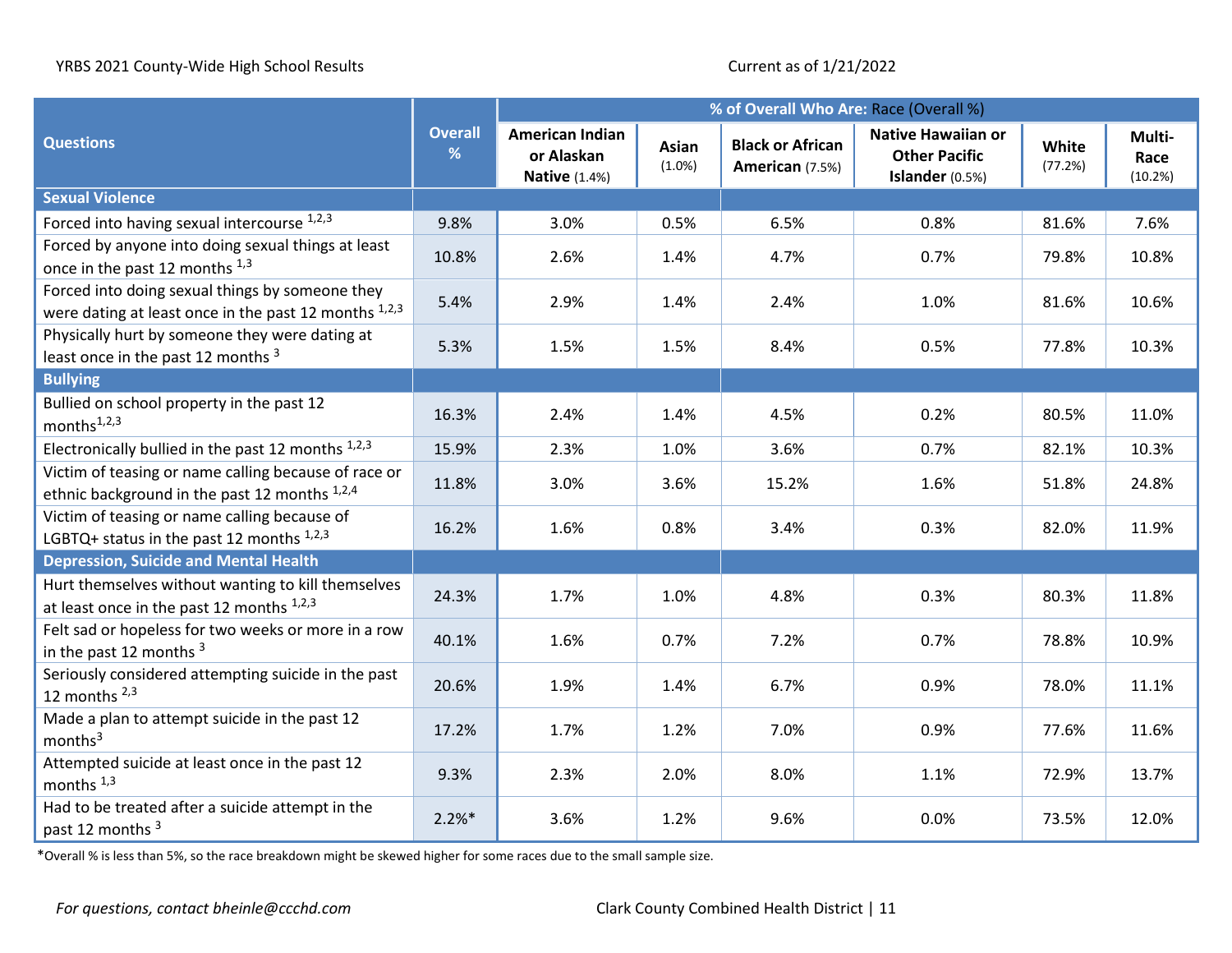|                                                                                                                       |                     | % of Overall Who Are: Race (Overall %)                       |                 |                                            |                                                                      |                  |                           |
|-----------------------------------------------------------------------------------------------------------------------|---------------------|--------------------------------------------------------------|-----------------|--------------------------------------------|----------------------------------------------------------------------|------------------|---------------------------|
| <b>Questions</b>                                                                                                      | <b>Overall</b><br>% | <b>American Indian</b><br>or Alaskan<br><b>Native (1.4%)</b> | Asian<br>(1.0%) | <b>Black or African</b><br>American (7.5%) | <b>Native Hawaiian or</b><br><b>Other Pacific</b><br>Islander (0.5%) | White<br>(77.2%) | Multi-<br>Race<br>(10.2%) |
| <b>Tobacco and Electronic Vapor Products</b>                                                                          |                     |                                                              |                 |                                            |                                                                      |                  |                           |
| Tried smoking a cigarette $1,2$                                                                                       | 20.6%               | 1.7%                                                         | 0.5%            | 5.7%                                       | 0.9%                                                                 | 80.8%            | 10.4%                     |
| Smoked a cigarette before age 13 years old                                                                            | 8.9%                | 1.8%                                                         | 0.9%            | 8.6%                                       | 0.0%                                                                 | 76.9%            | 11.8%                     |
| Smoked cigarettes at least 1 day in the past 30 days<br>$\overline{2}$                                                | 6.2%                | 2.5%                                                         | 2.1%            | 5.5%                                       | 0.8%                                                                 | 80.2%            | 8.9%                      |
| Smoked cigarettes on at least 20 days in the past 30<br>days $^2$                                                     | $1.0\%*$            | 2.6%                                                         | 5.3%            | 7.9%                                       | 0.0%                                                                 | 68.4%            | 15.8%                     |
| Smoked more than 10 cigarettes per day in the past<br>30 days $1,2$                                                   | $0.5%$ *            | 0.0%                                                         | 9.5%            | 14.3%                                      | 0.0%                                                                 | 57.1%            | 19.0%                     |
| Tried an electronic vapor product 1,2,3                                                                               | 35.8%               | 1.5%                                                         | 0.5%            | 6.4%                                       | 0.7%                                                                 | 78.7%            | 12.2%                     |
| Smoked an electronic vapor product at least once<br>in the past 30 days <sup>2,3</sup>                                | 21.1%               | 1.7%                                                         | 0.6%            | 6.1%                                       | 0.4%                                                                 | 78.9%            | 12.3%                     |
| Smoked an electronic vapor product 20 or more<br>days in the past 30 days 2,3                                         | 7.3%                | 1.1%                                                         | 1.1%            | 3.6%                                       | 0.4%                                                                 | 84.3%            | 9.6%                      |
| Got their electronic vapor products from a store (a<br>vape shop, gas station, etc.) in the past 30 days <sup>2</sup> | 4.0%*               | 0.6%                                                         | 0.0%            | 4.5%                                       | 0.6%                                                                 | 86.4%            | 7.8%                      |
| Used chewing tobacco, snuff, snus, etc. 1 day or<br>more in the past 30 days 1,2,3                                    | $3.6\%*$            | 2.1%                                                         | 3.6%            | 7.9%                                       | 0.0%                                                                 | 72.9%            | 13.6%                     |
| Smoked cigars, cigarillos, or little cigars on 1 day or<br>more in the past 30 days $1,2,3$                           | $3.7%$ *            | 2.2%                                                         | 3.6%            | 10.1%                                      | 0.0%                                                                 | 69.8%            | 14.4%                     |
| Did not try to quit using all tobacco products in the<br>past 12 months <sup>2</sup>                                  | 12.6%               | 1.3%                                                         | 0.8%            | 9.9%                                       | 0.4%                                                                 | 75.1%            | 12.4%                     |
| <b>Alcohol</b>                                                                                                        |                     |                                                              |                 |                                            |                                                                      |                  |                           |
| Had their first drink of alcohol before age 13 years<br>old <sup>1,2</sup>                                            | 15.7%               | 2.5%                                                         | 1.0%            | 10.6%                                      | 0.7%                                                                 | 72.8%            | 12.3%                     |
| Had at least one drink of alcohol on at least 1 day in<br>the past 30 days $1,2,3,4$                                  | 23.3%               | 2.1%                                                         | 1.5%            | 5.4%                                       | 0.9%                                                                 | 79.5%            | 10.6%                     |
| Had 4 drinks or more (female) or 5 drinks or more<br>(male) on at least 1 day in the past 30 days $^{1,2,4}$          | 17.3%               | 2.1%                                                         | 1.1%            | 4.8%                                       | 0.9%                                                                 | 80.8%            | 10.3%                     |
| Had 5 drinks or more in row in the past 30 days <sup>2</sup>                                                          | 8.3%                | 1.6%                                                         | 1.3%            | 3.8%                                       | 0.9%                                                                 | 82.3%            | 10.1%                     |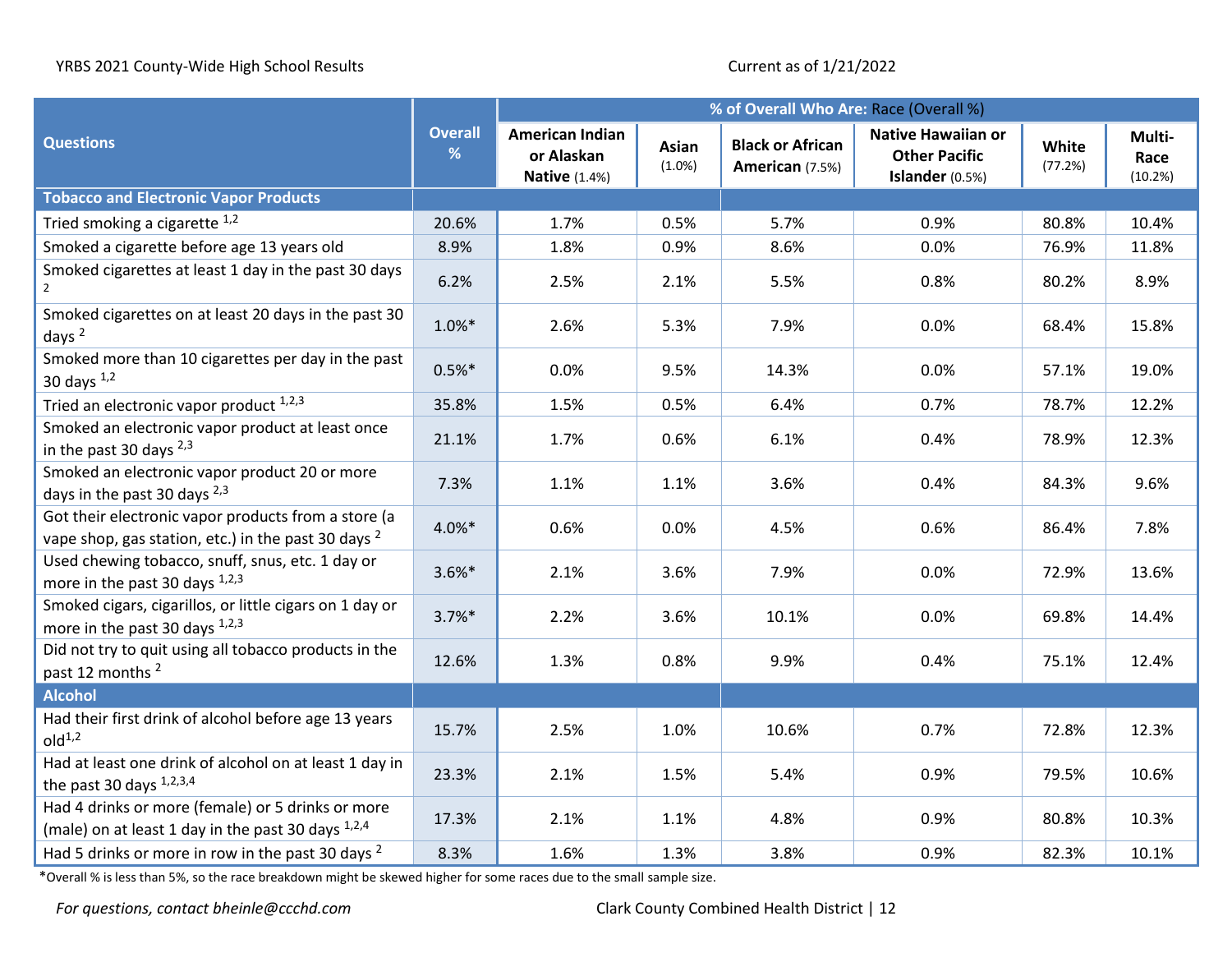|                                                                                          |                     | % of Overall Who Are: Race (Overall %)                |                    |                                            |                                                                      |                  |                           |
|------------------------------------------------------------------------------------------|---------------------|-------------------------------------------------------|--------------------|--------------------------------------------|----------------------------------------------------------------------|------------------|---------------------------|
| <b>Questions</b>                                                                         | <b>Overall</b><br>% | American Indian<br>or Alaskan<br><b>Native (1.4%)</b> | Asian<br>$(1.0\%)$ | <b>Black or African</b><br>American (7.5%) | <b>Native Hawaiian or</b><br><b>Other Pacific</b><br>Islander (0.5%) | White<br>(77.2%) | Multi-<br>Race<br>(10.2%) |
| Usually got their alcohol from someone else in the<br>past 30 days 1,2,3,4               | 10.0%               | 1.3%                                                  | 0.8%               | 3.4%                                       | 1.3%                                                                 | 81.5%            | 11.7%                     |
| <b>Marijuana</b>                                                                         |                     |                                                       |                    |                                            |                                                                      |                  |                           |
| Had used marijuana at least once in their life 1,2,3                                     | 28.4%               | 1.9%                                                  | 0.8%               | 8.7%                                       | 0.6%                                                                 | 75.0%            | 13.0%                     |
| Tried marijuana for the first time before age 13<br>years old 1                          | 6.9%                | 3.0%                                                  | 0.4%               | 10.2%                                      | 0.4%                                                                 | 70.5%            | 15.5%                     |
| Used marijuana at least once in the past 30 days<br>1,2,3                                | 17.0%               | 2.2%                                                  | 0.8%               | 10.1%                                      | 0.9%                                                                 | 75.7%            | 10.4%                     |
| <b>Drugs</b>                                                                             |                     |                                                       |                    |                                            |                                                                      |                  |                           |
| Have used synthetic marijuana at least once in their<br>life $1,2$                       | 9.0%                | 3.0%                                                  | 1.2%               | 7.7%                                       | 1.5%                                                                 | 74.6%            | 12.1%                     |
| Have taken non-prescribed pain medication or<br>misused it at least once in their life 3 | 12.7%               | 1.7%                                                  | 1.3%               | 8.5%                                       | 0.4%                                                                 | 75.0%            | 13.1%                     |
| Have used any form of cocaine at least once in their<br>life $1,2,3,4$                   | $3.0\%$ *           | 4.4%                                                  | 3.5%               | 9.7%                                       | 0.9%                                                                 | 68.1%            | 13.3%                     |
| Have sniffed glue, aerosols, paints to get high at<br>least once in their life $^{2,4}$  | 7.1%                | 2.2%                                                  | 1.5%               | 10.1%                                      | 0.0%                                                                 | 72.4%            | 13.8%                     |
| Have used heroin at least once in their life 1,2,3,4                                     | $2.5%$ *            | 6.5%                                                  | 4.3%               | 12.9%                                      | 1.1%                                                                 | 62.4%            | 12.9%                     |
| Have used methamphetamines at least once in<br>their life 1,2,3,4                        | $2.7%$ *            | 3.8%                                                  | 3.8%               | 12.5%                                      | 1.0%                                                                 | 66.3%            | 12.5%                     |
| Have used ecstasy at least once in their life 1,2,3,4                                    | $4.0\%*$            | 3.3%                                                  | 3.3%               | 8.6%                                       | 0.0%                                                                 | 68.2%            | 16.6%                     |
| Used a needle to inject an illegal drug at least<br>once $^{1,2,3,4}$                    | $2.2%$ *            | 6.0%                                                  | 4.8%               | 13.1%                                      | 1.2%                                                                 | 59.5%            | 15.5%                     |
| Had been offered, sold, or given an illegal drug on<br>school property <sup>2</sup>      | 10.9%               | 2.0%                                                  | 1.0%               | 7.1%                                       | 0.5%                                                                 | 78.0%            | 11.5%                     |
| Lived with someone who was having a problem<br>with alcohol or drug use 1,3              | 31.6%               | 1.6%                                                  | 0.7%               | 6.0%                                       | 0.3%                                                                 | 78.3%            | 13.2%                     |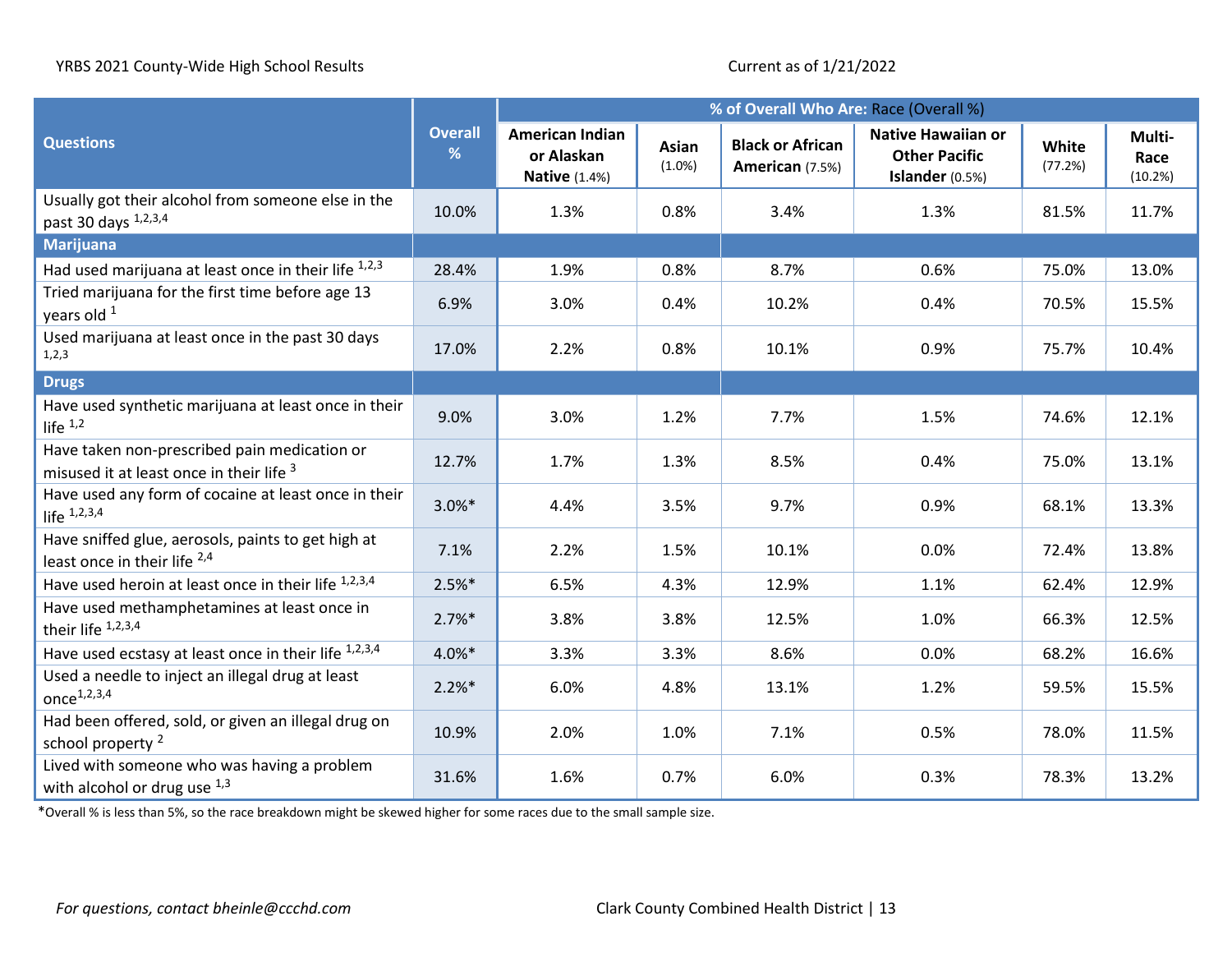|                                                                                                                                                          |                     | % of Overall Who Are: Race (Overall %)                       |                    |                                            |                                                                      |                  |                           |  |
|----------------------------------------------------------------------------------------------------------------------------------------------------------|---------------------|--------------------------------------------------------------|--------------------|--------------------------------------------|----------------------------------------------------------------------|------------------|---------------------------|--|
| <b>Questions</b>                                                                                                                                         | <b>Overall</b><br>% | <b>American Indian</b><br>or Alaskan<br><b>Native (1.4%)</b> | Asian<br>$(1.0\%)$ | <b>Black or African</b><br>American (7.5%) | <b>Native Hawaiian or</b><br><b>Other Pacific</b><br>Islander (0.5%) | White<br>(77.2%) | Multi-<br>Race<br>(10.2%) |  |
| <b>Sexual Behavior</b>                                                                                                                                   |                     |                                                              |                    |                                            |                                                                      |                  |                           |  |
| Have had sexual intercourse <sup>2</sup>                                                                                                                 | 31.7%               | 1.8%                                                         | 0.6%               | 8.1%                                       | 0.7%                                                                 | 77.6%            | 11.2%                     |  |
| First had sexual intercourse before age 13 years<br>old <sup>1,4</sup>                                                                                   | $3.5%$ *            | 3.0%                                                         | 2.2%               | 15.7%                                      | 0.7%                                                                 | 59.7%            | 18.7%                     |  |
| Had sex with 4 or more people in their life 1,2,3,4                                                                                                      | $1.0\%*$            | 0.0%                                                         | 5.3%               | 18.4%                                      | 0.0%                                                                 | 55.3%            | 21.1%                     |  |
| Had sex with at least one person in the past 3<br>months $^{2,3}$                                                                                        | 25.0%               | 1.9%                                                         | 0.9%               | 8.2%                                       | 0.6%                                                                 | 76.3%            | 12.1%                     |  |
| Used alcohol or drugs the last time before sex <sup>2</sup>                                                                                              | 5.1%                | 2.1%                                                         | 1.0%               | 8.8%                                       | 0.5%                                                                 | 75.1%            | 12.4%                     |  |
| Used a condom when they last had sex $1,2,3$                                                                                                             | 15.2%               | 1.9%                                                         | 0.2%               | 8.1%                                       | 1.0%                                                                 | 79.4%            | 9.3%                      |  |
| Did not use any method to prevent pregnancy<br>when they last had sex                                                                                    | 4.0%*               | 3.2%                                                         | 1.3%               | 11.0%                                      | 1.3%                                                                 | 72.7%            | 10.4%                     |  |
| Have been or gotten someone pregnant at least<br>once <sup>2</sup>                                                                                       | 1.9%*               | 1.4%                                                         | 2.7%               | 9.6%                                       | 1.4%                                                                 | 69.9%            | 15.1%                     |  |
| Had sexual contact with both males and females 2,3                                                                                                       | 5.5%                | 1.0%                                                         | 1.9%               | 3.8%                                       | 0.0%                                                                 | 79.5%            | 13.8%                     |  |
| Are non-heterosexual (LGBTQ+) <sup>3</sup>                                                                                                               | 16.5%               | 1.7%                                                         | 0.6%               | 4.9%                                       | 0.5%                                                                 | 81.3%            | 11.0%                     |  |
| <b>Body Weight</b>                                                                                                                                       |                     |                                                              |                    |                                            |                                                                      |                  |                           |  |
| Self-describe as slightly or very overweight 3,4                                                                                                         | 37.2%               | 1.9%                                                         | 1.0%               | 6.8%                                       | 0.6%                                                                 | 79.9%            | 9.7%                      |  |
| Not trying to do anything with their weight $2,4$                                                                                                        | 18.7%               | 0.6%                                                         | 1.0%               | 6.2%                                       | 0.4%                                                                 | 81.9%            | 9.9%                      |  |
| Tried to lose or keep from gaining weight in the<br>past 30 days by not eating, taking diet pills,<br>vomiting, taking laxatives or skipping meals 1,2,3 | 25.4%               | 2.2%                                                         | 1.1%               | 5.8%                                       | 0.6%                                                                 | 80.2%            | 10.1%                     |  |
| <b>Dietary Behavior</b>                                                                                                                                  |                     |                                                              |                    |                                            |                                                                      |                  |                           |  |
| Did not drink 100% fruit juice in the past 7 days <sup>1,3</sup>                                                                                         | 37.3%               | 0.8%                                                         | 1.3%               | 6.2%                                       | 0.3%                                                                 | 83.0%            | 8.4%                      |  |
| Did not eat fruit in the past 7 days                                                                                                                     | 17.3%               | 0.8%                                                         | 1.1%               | 10.1%                                      | 0.5%                                                                 | 77.4%            | 10.2%                     |  |
| Did not eat green salad in the past 7 days 3                                                                                                             | 49.9%               | 1.1%                                                         | 0.8%               | 8.4%                                       | 0.4%                                                                 | 78.0%            | 11.2%                     |  |
| Did not eat potatoes in the past 7 days $^{2,3}$                                                                                                         | 39.1%               | 1.1%                                                         | 0.8%               | 8.7%                                       | 0.2%                                                                 | 78.5%            | 10.7%                     |  |
| Did not eat carrots in the past 7 days 1,3                                                                                                               | 59.7%               | 1.1%                                                         | 0.9%               | 8.7%                                       | 0.3%                                                                 | 78.7%            | 10.2%                     |  |
| Did not eat other vegetables in the past 7 days                                                                                                          | 26.6%               | 1.1%                                                         | 0.8%               | 8.8%                                       | 0.1%                                                                 | 77.5%            | 11.7%                     |  |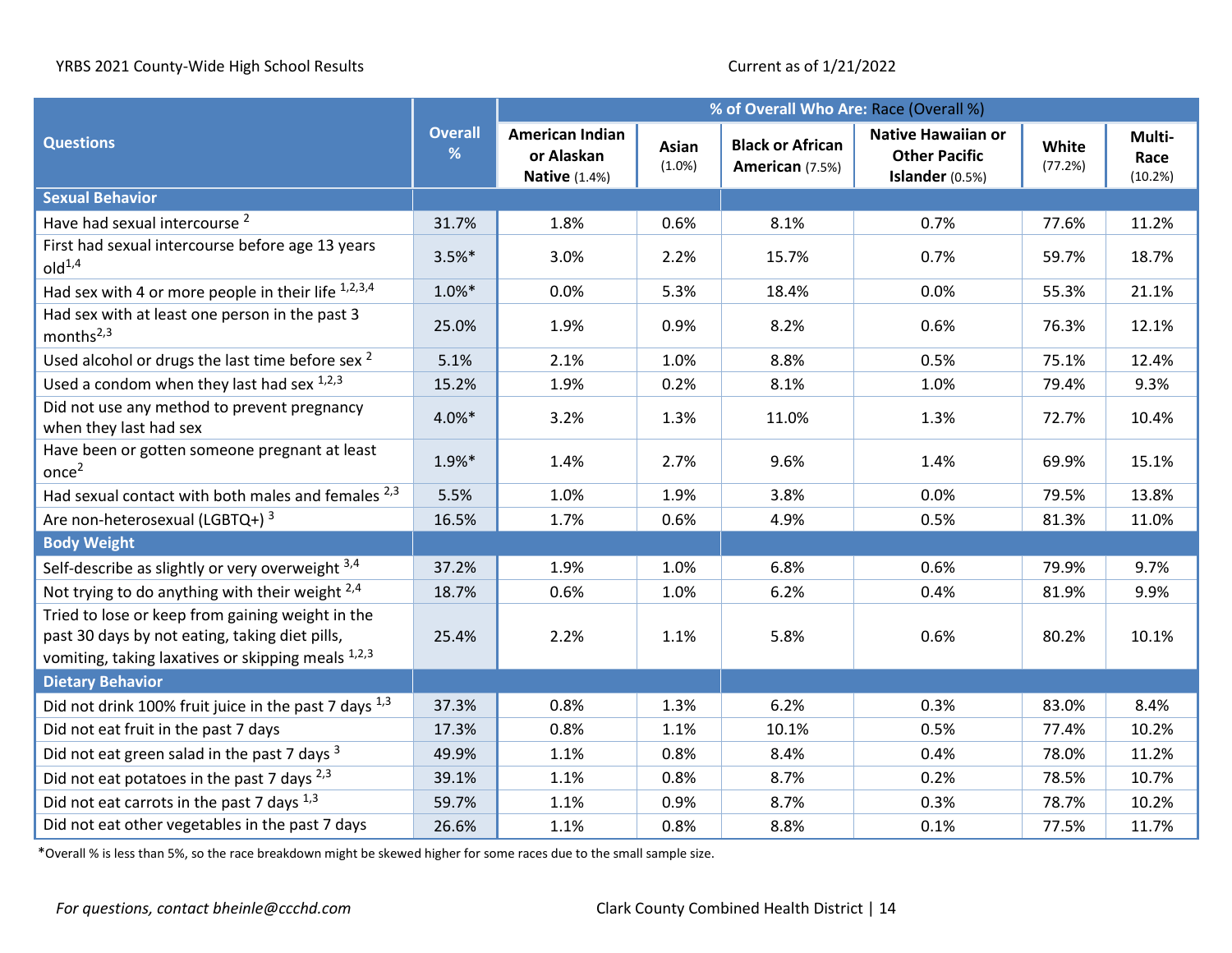|                                                                                                                                                                                       |                     | % of Overall Who Are: Race (Overall %)                       |                    |                                            |                                                                        |                  |                           |
|---------------------------------------------------------------------------------------------------------------------------------------------------------------------------------------|---------------------|--------------------------------------------------------------|--------------------|--------------------------------------------|------------------------------------------------------------------------|------------------|---------------------------|
| <b>Questions</b>                                                                                                                                                                      | <b>Overall</b><br>% | <b>American Indian</b><br>or Alaskan<br><b>Native (1.4%)</b> | Asian<br>$(1.0\%)$ | <b>Black or African</b><br>American (7.5%) | <b>Native Hawaiian or</b><br><b>Other Pacific</b><br>Islander $(0.5%)$ | White<br>(77.2%) | Multi-<br>Race<br>(10.2%) |
| Drank a soda or pop at least once per day in the<br>past 7 days $^{1,3}$                                                                                                              | 27.0%               | 1.3%                                                         | 1.5%               | 10.2%                                      | 0.4%                                                                   | 76.2%            | 10.4%                     |
| Did not drink a glass of milk at least once in the past<br>7 days $^{1,2,3}$                                                                                                          | 34.2%               | 1.5%                                                         | 0.9%               | 10.6%                                      | 0.5%                                                                   | 76.0%            | 10.4%                     |
| Did not eat breakfast on at least 1 day during the<br>past 7 days <sup>3</sup>                                                                                                        | 78.1%               | 1.4%                                                         | 0.9%               | 7.9%                                       | 0.4%                                                                   | 79.1%            | 10.3%                     |
| <b>Physical Activity</b>                                                                                                                                                              |                     |                                                              |                    |                                            |                                                                        |                  |                           |
| Were active for 60 minutes per day less than 5 days<br>in the past 7 days $^{1,3,4}$                                                                                                  | 49.5%               | 1.8%                                                         | 1.0%               | 9.3%                                       | 0.3%                                                                   | 77.3%            | 10.2%                     |
| Spent at least 3 hours a day in front of a TV,<br>computer, other electronic device watching shows<br>or videos playing games or on the internet on an<br>average school day $^{2,3}$ | 69.1%               | 1.3%                                                         | 1.0%               | 7.5%                                       | 0.5%                                                                   | 79.0%            | 10.8%                     |
| Do not play on any sports teams in the past 12<br>months <sup>1,4</sup>                                                                                                               | 44.8%               | 1.7%                                                         | 1.0%               | 9.4%                                       | 0.4%                                                                   | 76.8%            | 10.7%                     |
| Got a concussion from playing a sport or being<br>active at least once in the past 12 months 1,2,3                                                                                    | 14.0%               | 1.9%                                                         | 1.3%               | 10.6%                                      | 0.9%                                                                   | 73.3%            | 11.9%                     |
| <b>Other Health Topics/Miscellaneous</b>                                                                                                                                              |                     |                                                              |                    |                                            |                                                                        |                  |                           |
| Have ever had sex education in school 1,2,4                                                                                                                                           | 68.0%               | 1.0%                                                         | 0.9%               | 5.9%                                       | 0.5%                                                                   | 81.0%            | 10.8%                     |
| At least sometimes went hungry because there<br>wasn't enough food at home in the last 30 days $^{1,3}$                                                                               | 10.3%               | 3.1%                                                         | 1.0%               | 8.7%                                       | 0.3%                                                                   | 73.4%            | 13.6%                     |
| Have ever been tested for HIV $1,2,3$                                                                                                                                                 | 5.1%                | 4.6%                                                         | 1.0%               | 8.2%                                       | 0.5%                                                                   | 73.0%            | 12.8%                     |
| Have ever been tested for a STD other than HIV in<br>the past 12 months $1,2,3$                                                                                                       | $4.3%$ *            | 3.7%                                                         | 0.6%               | 9.1%                                       | 1.2%                                                                   | 72.0%            | 13.4%                     |
| Have not seen a dentist at least once in 12 months<br>or more $1,2$                                                                                                                   | 24.9%               | 2.0%                                                         | 1.2%               | 11.4%                                      | 0.2%                                                                   | 73.0%            | 12.2%                     |
| Mental health was often not good at least most of<br>the time during the past 30 days 1,3,4                                                                                           | 29.2%               | 1.0%                                                         | 0.6%               | 5.3%                                       | 0.4%                                                                   | 82.4%            | 10.2%                     |
| Get 4 hours or less of sleep on a school night                                                                                                                                        | 11.3%               | 2.3%                                                         | 1.2%               | 9.3%                                       | 0.2%                                                                   | 74.1%            | 12.8%                     |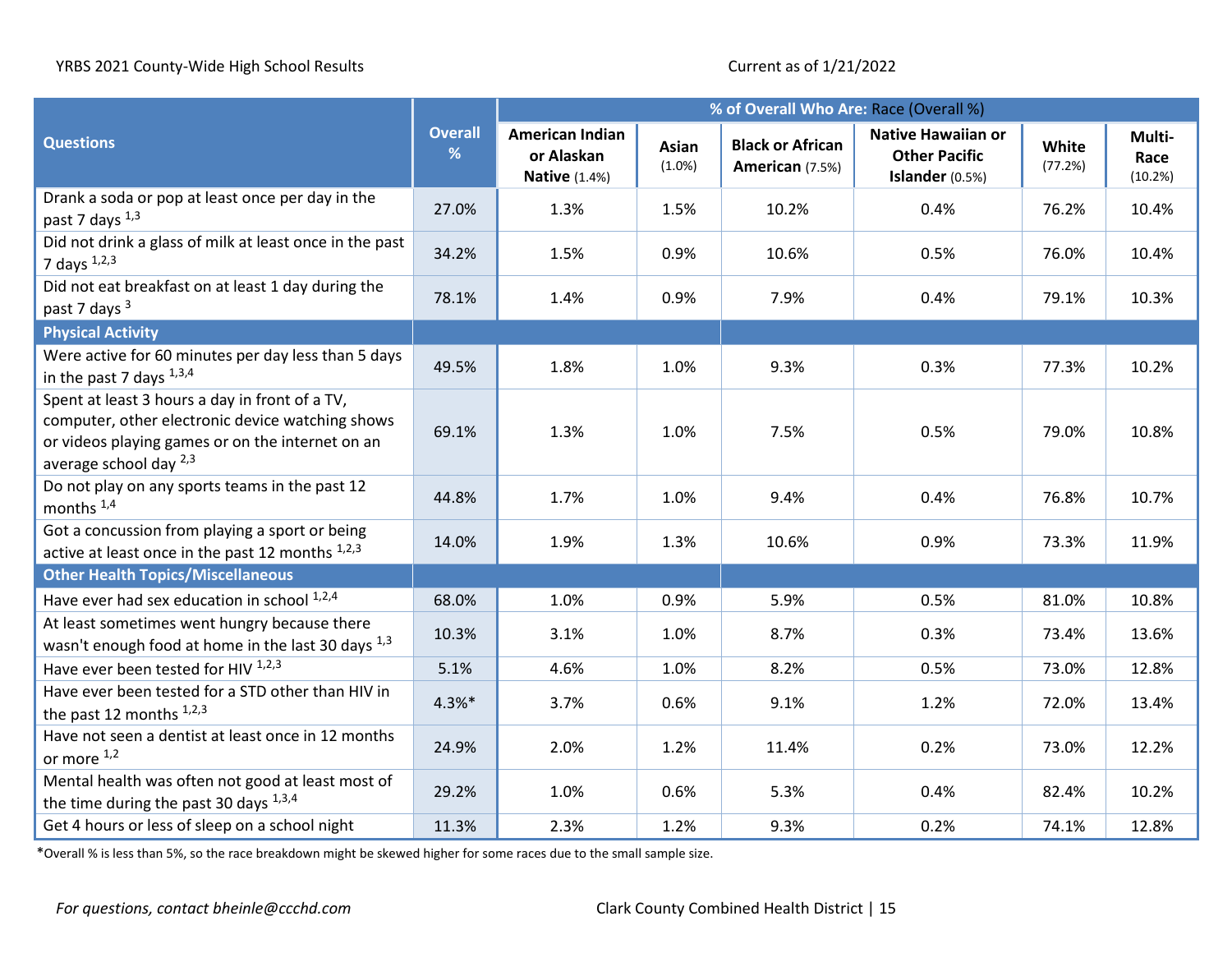|                                                                                                                                |                     | % of Overall Who Are: Race (Overall %)                       |                    |                                            |                                                                      |                  |                           |  |
|--------------------------------------------------------------------------------------------------------------------------------|---------------------|--------------------------------------------------------------|--------------------|--------------------------------------------|----------------------------------------------------------------------|------------------|---------------------------|--|
| <b>Questions</b>                                                                                                               | <b>Overall</b><br>% | <b>American Indian</b><br>or Alaskan<br><b>Native (1.4%)</b> | Asian<br>$(1.0\%)$ | <b>Black or African</b><br>American (7.5%) | <b>Native Hawaiian or</b><br><b>Other Pacific</b><br>Islander (0.5%) | White<br>(77.2%) | Multi-<br>Race<br>(10.2%) |  |
| Slept somewhere else besides their<br>parent/guardians, family member or friends house<br>in the past 30 days <sup>1,2,3</sup> | 5.7%                | 1.9%                                                         | 3.3%               | 14.0%                                      | 0.5%                                                                 | 62.6%            | 17.8%                     |  |
| Did not have a usual place to sleep during the past<br>30 days $3$                                                             | 0.4%                | 0.0%                                                         | 6.7%               | 6.7%                                       | $0.0\%$                                                              | 66.7%            | 20.0%                     |  |
| Rarely or never felt safe and secure in their<br>neighborhood 1,3                                                              | 6.3%                | 3.4%                                                         | 1.3%               | 15.7%                                      | 0.0%                                                                 | 66.9%            | 12.7%                     |  |

<sup>1</sup> Indicates a significant difference (p<0.05) between races (Multi-race, American Indian or Alaska Native, Asian, Black or African American, Native Hawaiian or Pacific Islander, and White) and the *specified demographic/question.*

2 *Indicates a significant difference (p<0.05) between ages (≤12 years, 13 years, 14 years, 15 years, 16 years, 17 years, and ≥18 years old) and the specified demographic/question.* 

*3 Indicates a significant difference (p<0.05) between sexes (female and male) and the specified demographic/question.*

*4 Indicates a significant difference (p<0.05) between ethnicity (Hispanic and Non-Hispanic) and the specified demographic/question.*